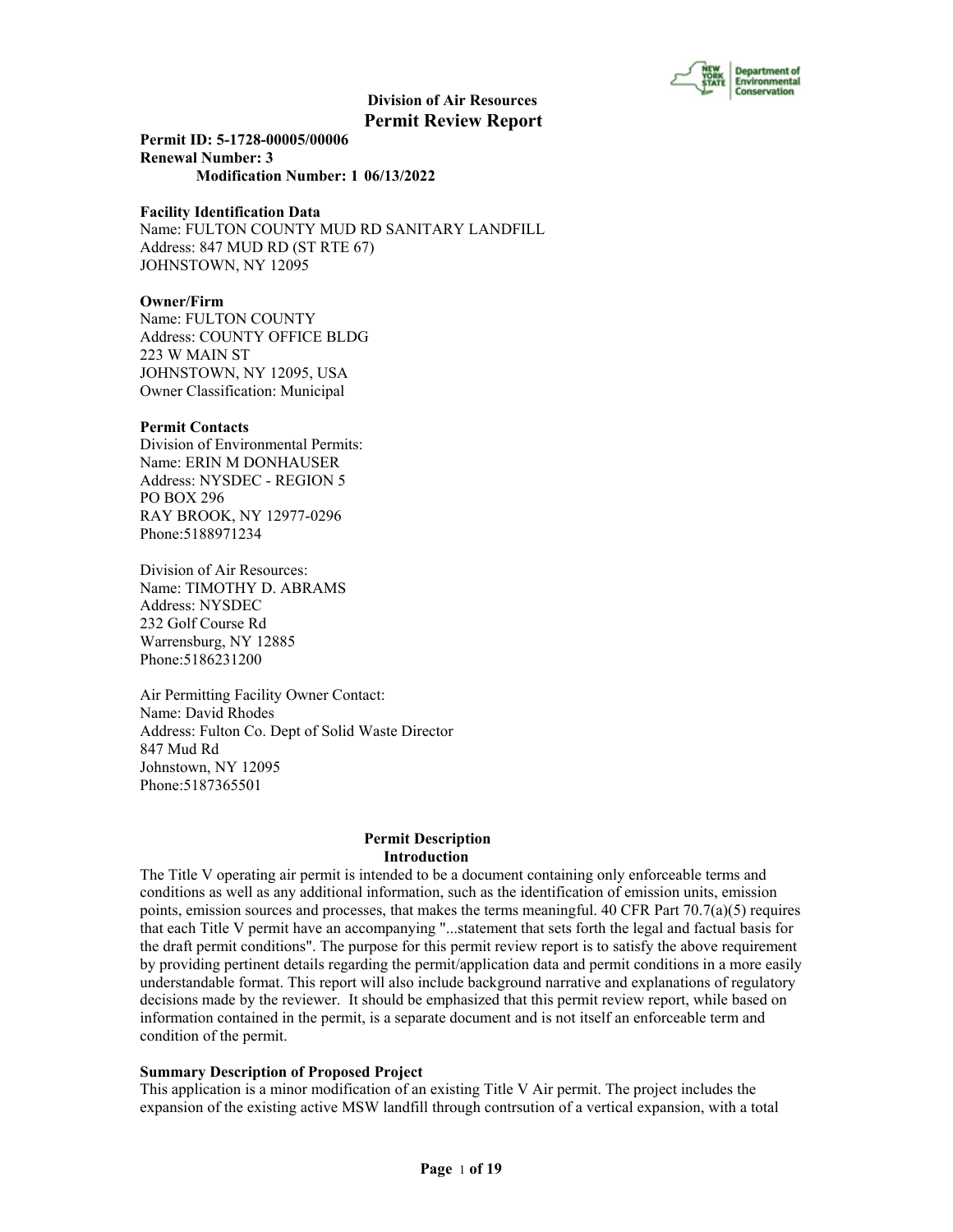

#### **Permit ID: 5-1728-00005/00006 Renewal Number: 3 Modification Number: 1 06/13/2022**

design capacity of 1.1 million cubic yards of airspace.

#### **Attainment Status**

FULTON COUNTY MUD RD SANITARY LANDFILL is located in the town of JOHNSTOWN in the county of FULTON.

The attainment status for this location is provided below. (Areas classified as attainment are those that meet all ambient air quality standards for a designated criteria air pollutant.)

**Criteria Pollutant Attainment Status**

| Particulate Matter (PM)                            | <b>ATTAINMENT</b>                 |
|----------------------------------------------------|-----------------------------------|
| Particulate Matter $\leq 10\mu$ in diameter (PM10) | <b>ATTAINMENT</b>                 |
| Sulfur Dioxide (SO2)                               | <b>ATTAINMENT</b>                 |
| $Ozone*$                                           | TRANSPORT REGION (NON-ATTAINMENT) |
| Oxides of Nitrogen $(NOx)$ **                      | <b>ATTAINMENT</b>                 |
| Carbon Monoxide (CO)                               | <b>ATTAINMENT</b>                 |

----

\* Ozone is regulated in terms of the emissions of volatile organic compounds (VOC) and/or oxides of nitrogen (NOx) which are ozone precursors.

NOx has a separate ambient air quality standard in addition to being an ozone precursor.

#### **Facility Description:**

The Fulton County Mud Road Sanitary Landfill (facility, landfill) is an active NYSEC part 360 permitted municipal solid waste (MSW) facility that began accepting waste in 1989. The landfill consists of landfill cells A-H. The facility has a design capacity exceeding  $2.5x10<sup>6</sup>$  megagram (Mg) of solid waste, thus subjecting the facility to Title V air permitting requirements. The landfill facility voluntarily operates a gas collection and control system (GCCS) consisting of horizontal and vertical gas extraction pipes/wells and permitted flare control devices. The facility is not required to operate the active gas collection and control system by Federal or State regulations at this time. Collected landfill gas is either controlled by these flares (one active flare and up to three passive, portable flares), or is piped to a separately owned, operated and permitted landfill gas to energy (LFGTE) facility to fuel landfill gas internal combustion (IC) engine generator sets used to generate electricity for sale on the open market.

#### **Permit Structure and Description of Operations**

The Title V permit for FULTON COUNTY MUD RD SANITARY LANDFILL

 is structured in terms of the following hierarchy: facility, emission unit, emission point, emission source and process. A facility is defined as all emission sources located at one or more adjacent or contiguous properties owned or operated by the same person or persons under common control. The facility is subdivided into one or more emission units (EU). Emission units are defined as any part or activity of a stationary facility that emits or has the potential to emit any federal or state regulated air pollutant. An emission unit is represented as a grouping of processes (defined as any activity involving one or more emission sources (ES) that emits or has the potential to emit any federal or state regulated air pollutant). An emission source is defined as any apparatus, contrivance or machine capable of causing emissions of any air contaminant to the outdoor atmosphere, including any appurtenant exhaust system or air cleaning device. [NOTE: Indirect sources of air contamination as defined in 6 NYCRR Part 203 (i.e. parking lots)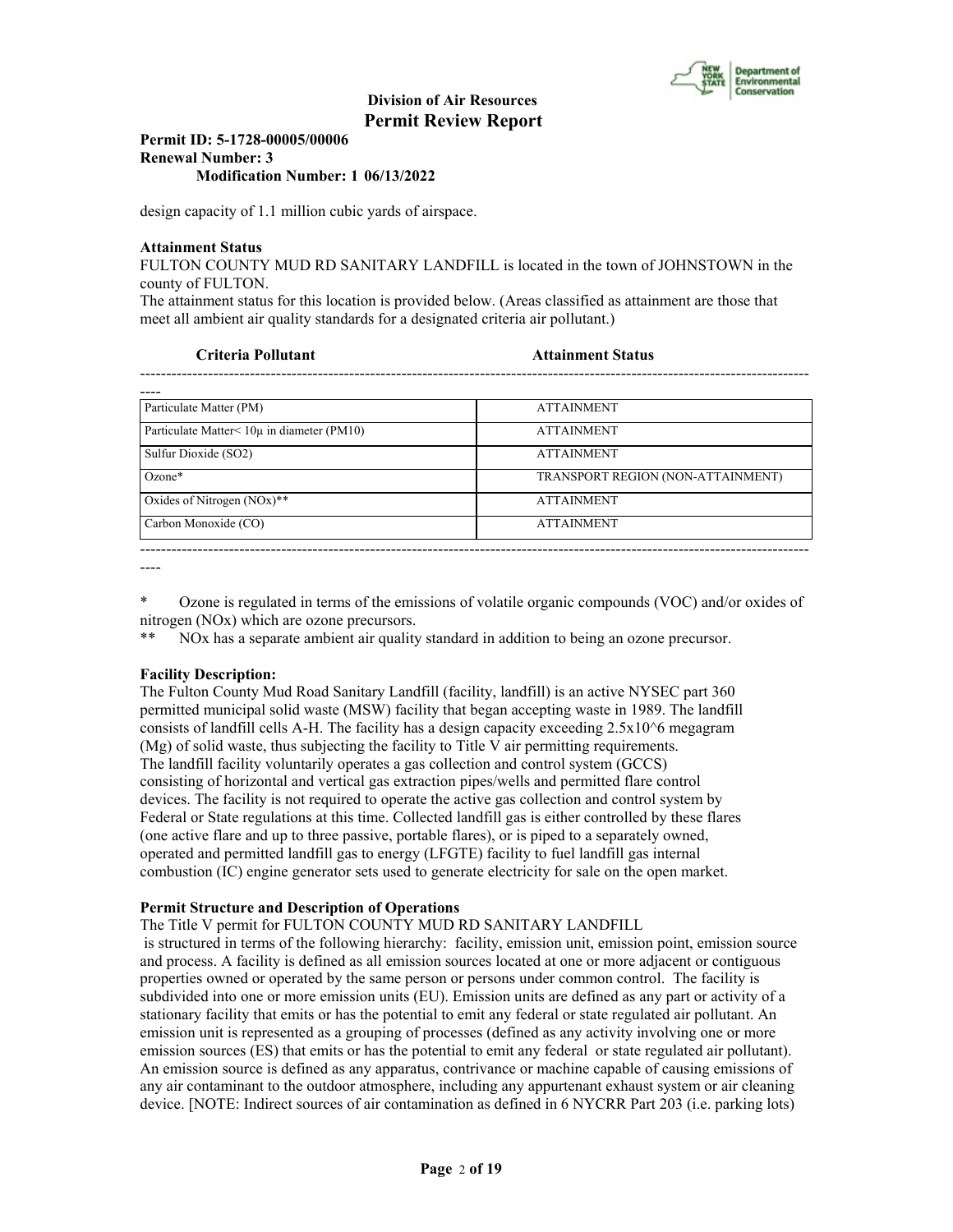

#### **Permit ID: 5-1728-00005/00006 Renewal Number: 3 Modification Number: 1 06/13/2022**

are excluded from this definition]. The applicant is required to identify the principal piece of equipment (i.e., emission source) that directly results in or controls the emission of federal or state regulated air pollutants from an activity (i.e., process). Emission sources are categorized by the following types: combustion - devices which burn fuel to generate heat, steam or power incinerator - devices which burn waste material for disposal control - emission control devices process - any device or contrivance which may emit air contaminants

that is not included in the above categories.

FULTON COUNTY MUD RD SANITARY LANDFILL is defined by the following emission unit(s):

Emission unit 1LFGAS - This emission unit consists of landfilled waste generating landfill gas by decomposition. The emission unit consists one (1) large open candlestick flare and three (3) small portable, passive candlestick flares as defined emission points. Landfill gas will also be emitted as fugitive emissions, if it bypasses the landfill gas collection and control system. Landfill gas is also directed to a separately owned, operated and permitted landfill gas to energy (LFGTE) facility, where it is beneficially used as a fuel source for the generation of electricity for sale on the open market.

Emission unit 1LFGAS is associated with the following emission points (EP): 00002, 00003, 00004, 0001A

Process: 001 This process consists of landfilled waste generating landfill gas by decomposition and the collection and control of landfill gas emissions by flaring. The flares (3 portable passive flares rated at 80 cubic feet per minute and one utility flare rated at 1200 cubic feet per minute) are primarily utilized as backup to a separately owned, operated and permitted landfill gas to energy facility.

Process: 002 This process consists of landfilled waste generating landfill gas by decomposition, and the fugitive emission of landfill gas to the atmosphere.

#### **Title V/Major Source Status**

FULTON COUNTY MUD RD SANITARY LANDFILL is subject to Title V requirements. This determination is based on the following information: The facility is major due to its permitted capacity. It is not actually major for any regulated contaminants.

#### **Program Applicability**

The following chart summarizes the applicability of FULTON COUNTY MUD RD SANITARY LANDFILL with regards to the principal air pollution regulatory programs:

**Regulatory Program Applicability**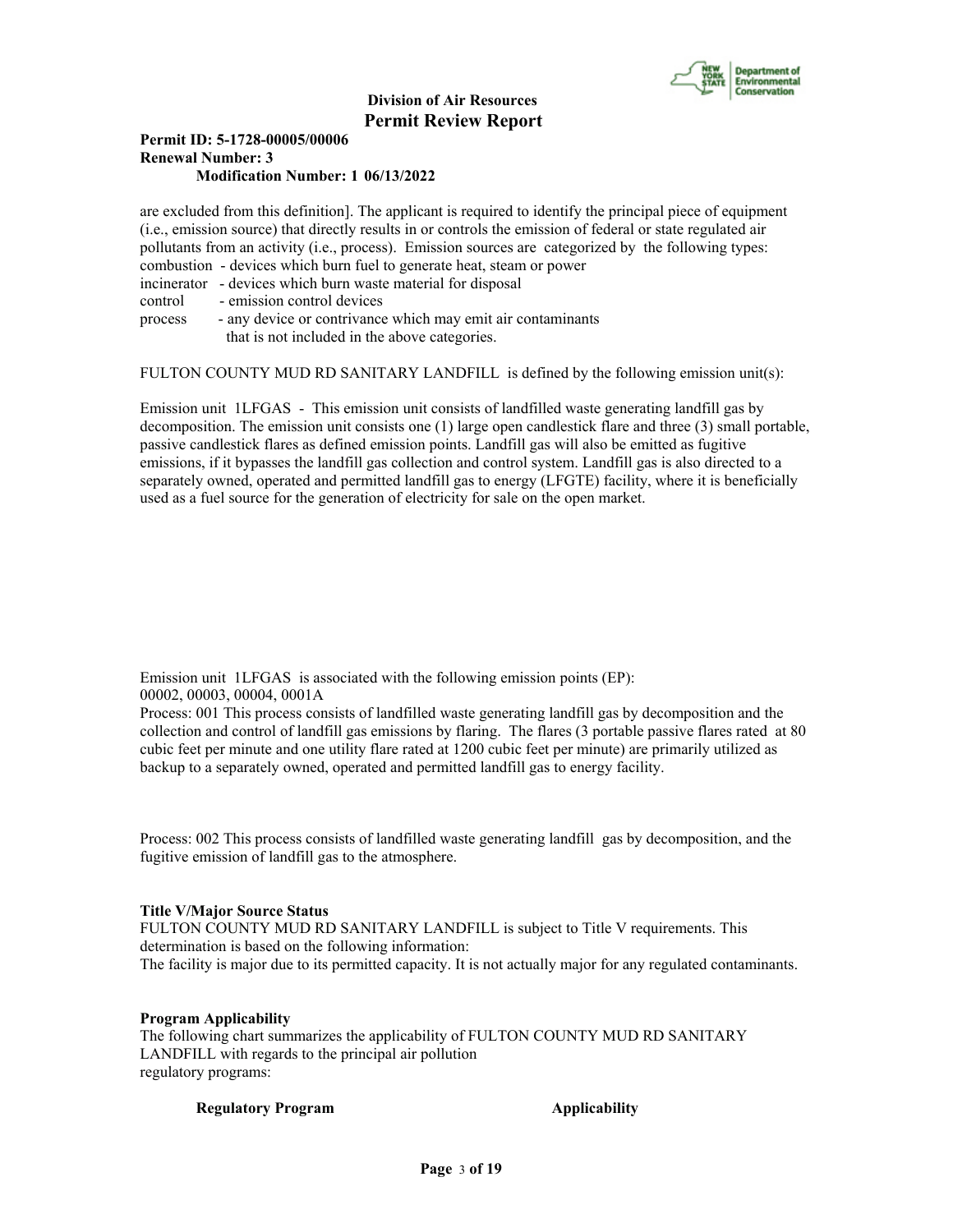

#### **Permit ID: 5-1728-00005/00006 Renewal Number: 3 Modification Number: 1 06/13/2022**

| <b>PSD</b>                     | NO.        |
|--------------------------------|------------|
| NSR (non-attainment)           | NO.        |
| NESHAP (40 CFR Part 61)        | <b>YES</b> |
| NESHAP (MACT - 40 CFR Part 63) | <b>YES</b> |
| <b>NSPS</b>                    | <b>YES</b> |
| <b>TITLE IV</b>                | NO.        |
| <b>TITLE V</b>                 | <b>YES</b> |
| <b>TITLE VI</b>                | NO         |
| <b>RACT</b>                    | NO         |
| <b>SIP</b>                     | <b>YES</b> |

#### NOTES:

PSD Prevention of Significant Deterioration (40 CFR 52, 6 NYCRR 231-7, 231-8) requirements which pertain to major stationary sources located in areas which are in attainment of National Ambient Air Quality Standards (NAAQS) for specified pollutants.

NSR New Source Review (6 NYCRR 231-5, 231-6) - requirements which pertain to major stationary sources located in areas which are in non-attainment of National Ambient Air Quality Standards (NAAQS) for specified pollutants.

NESHAP National Emission Standards for Hazardous Air Pollutants (40 CFR 61, 6 NYCRR 200.10) contaminant and source specific emission standards established prior to the Clean Air Act Amendments of 1990 (CAAA) which were developed for 9 air contaminants (inorganic arsenic, radon, benzene, vinyl chloride, asbestos, mercury, beryllium, radionuclides, and volatile HAP's).

MACT Maximum Achievable Control Technology (40 CFR 63, 6 NYCRR 200.10) - contaminant and source specific emission standards established by the 1990 CAAA. Under Section 112 of the CAAA, the US EPA is required to develop and promulgate emissions standards for new and existing sources. The standards are to be based on the best demonstrated control technology and practices in the regulated industry, otherwise known as MACT. The corresponding regulations apply to specific source types and contaminants.

NSPS New Source Performance Standards (40 CFR 60, 6 NYCRR 200.10) - standards of performance for specific stationary source categories developed by the US EPA under Section 111 of the CAAA. The standards apply only to those stationary sources which have been constructed or modified after the regulations have been proposed by publication in the Federal Register and only to the specific contaminant(s) listed in the regulation.

Title IV Acid Rain Control Program (40 CFR 72 thru 78, 6 NYCRR 201-6) - regulations which mandate the implementation of the acid rain control program for large stationary combustion facilities.

Title VI Stratospheric Ozone Protection (40 CFR 82, Subpart A thru G, 6 NYCRR 200.10) federal requirements that apply to sources which use a minimum quantity of CFC's (chlorofluorocarbons), HCFC's (hydrofluorocarbons) or other ozone depleting substances or regulated substitute substances in equipment such as air conditioners, refrigeration equipment or motor vehicle air conditioners or appliances.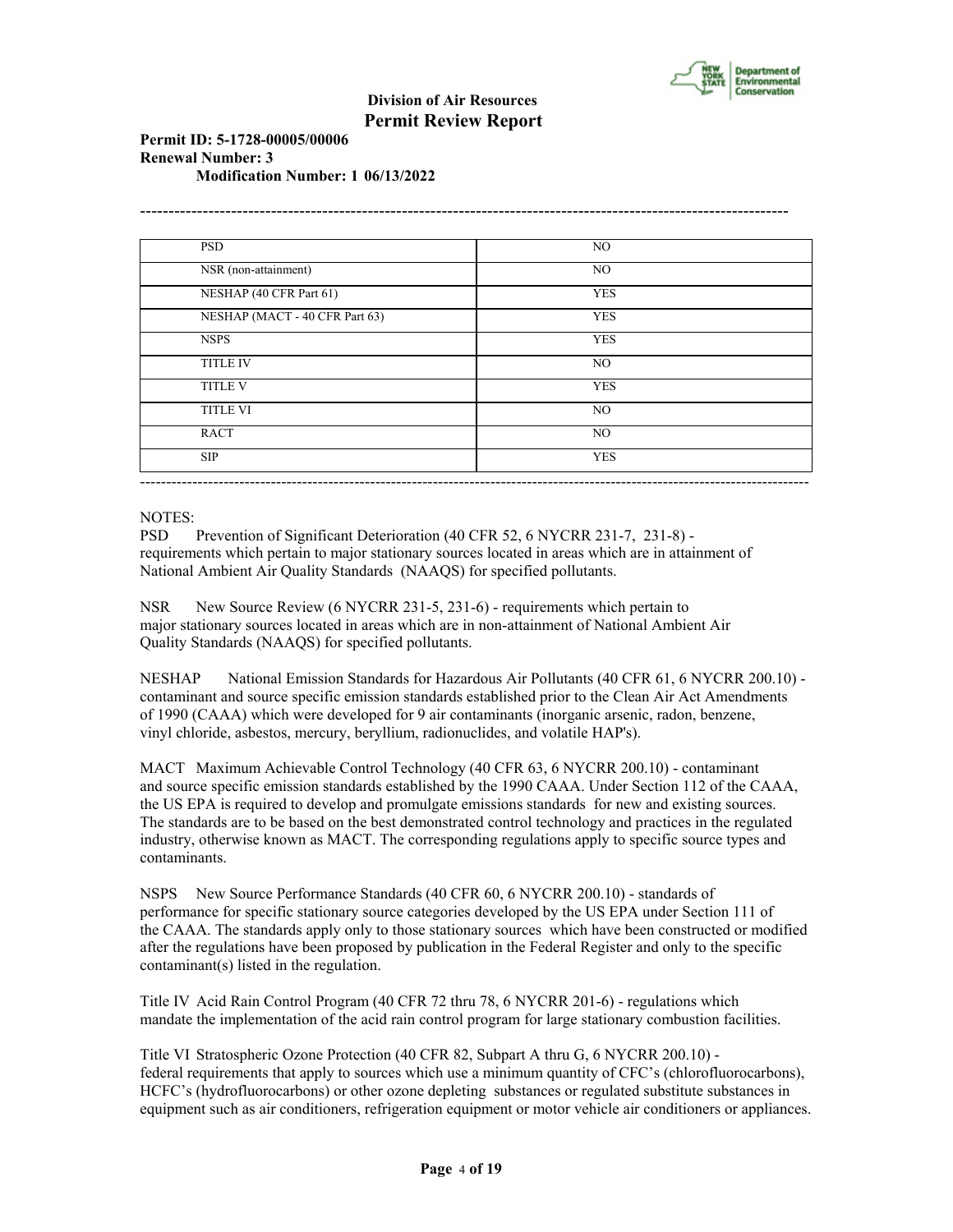

#### **Permit ID: 5-1728-00005/00006 Renewal Number: 3 Modification Number: 1 06/13/2022**

RACT Reasonably Available Control Technology (6 NYCRR Parts 212-3, 220-1.6, 220-1.7, 220-2.3, 220-2.4, 226, 227-2, 228, 229, 230, 233, 234, 235, 236) - the lowest emission limit that a specific source is capable of meeting by application of control technology that is reasonably available, considering technological and economic feasibility. RACT is a control strategy used to limit emissions of VOC's and NOx for the purpose of attaining the air quality standard for ozone. The term as it is used in the above table refers to those state air pollution control regulations which specifically regulate VOC and NOx emissions.

SIP State Implementation Plan (40 CFR 52, Subpart HH, 6 NYCRR 200.10) - as per the CAAA, all states are empowered and required to devise the specific combination of controls that, when implemented, will bring about attainment of ambient air quality standards established by the federal government and the individual state. This specific combination of measures is referred to as the SIP. The term here refers to those state regulations that are approved to be included in the SIP and thus are considered federally enforceable.

#### **Compliance Status**

Facility is in compliance with all requirements.

#### **SIC Codes**

SIC or Standard Industrial Classification code is an industrial code developed by the federal Office of Management and Budget for use, among other things, in the classification of establishments by the type of activity in which they are engaged. Each operating establishment is assigned an industry code on the basis of its primary activity, which is determined by its principal product or group of products produced or distributed, or services rendered. Larger facilities typically have more than one SIC code.

#### **SIC Code Description**

4953 REFUSE SYSTEMS

#### **SCC Codes**

SCC or Source Classification Code is a code developed and used'' by the USEPA to categorize processes which result in air emissions for the purpose of assessing emission factor information.Each SCC represents a unique process or function within a source category logically associated with a point of air pollution emissions. Any operation that causes air pollution can be represented by one or more SCC's.

| <b>SCC Code</b>     | <b>Description</b>                          |
|---------------------|---------------------------------------------|
| $5 - 01 - 004 - 02$ | SOLID WASTE DISPOSAL - GOVERNMENT           |
|                     | SOLID WASTE DISPOSAL: GOVERNMENT - LANDFILL |
|                     | <b>DUMP</b>                                 |
|                     | FUGITIVE EMISSIONS                          |
| $5 - 01 - 004 - 10$ | SOLID WASTE DISPOSAL - GOVERNMENT           |
|                     | SOLID WASTE DISPOSAL: GOVERNMENT - LANDFILL |
|                     | <b>DUMP</b>                                 |
|                     | WASTE GAS DESTRUCTION: WASTE GAS FLARES     |
|                     |                                             |

#### **Facility Emissions Summary**

In the following table, the CAS No. or Chemical Abstract Service code is an identifier assigned to every chemical compound. [NOTE: Certain CAS No.'s contain a 'NY' designation within them. These are not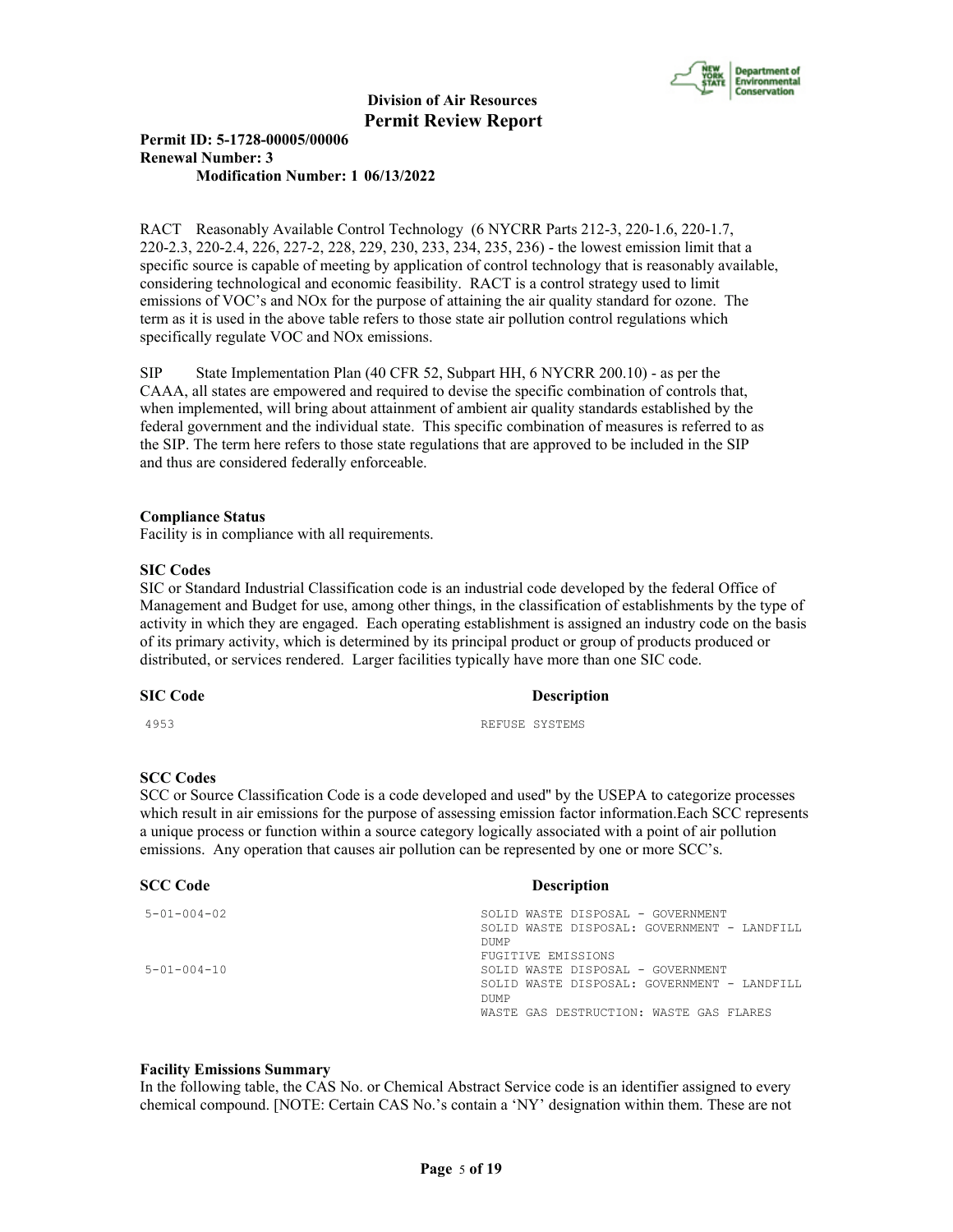

#### **Permit ID: 5-1728-00005/00006 Renewal Number: 3 Modification Number: 1 06/13/2022**

true CAS No.'s but rather an identification which has been developed by the department to identify groups of contaminants which ordinary CAS No.'s do not do. As an example, volatile organic compounds or VOC's are identified collectively by the NY CAS No. 0NY998-00-0.] The PTE refers to the Potential to Emit. This is defined as the maximum capacity of a facility or air contaminant source to emit any air contaminant under its physical and operational design. Any physical or operational limitation on the capacity of the facility or air contamination source to emit any air contaminant , including air pollution control equipment and/or restrictions on the hours of operation, or on the type or amount or material combusted, stored, or processed, shall be treated as part of the design only if the limitation is contained in federally enforceable permit conditions. The PTE for each contaminant that is displayed represents the facility-wide PTE in tons per year (tpy) or pounds per year (lbs/yr). In some instances the PTE represents a federally enforceable emissions cap or limitation for that contaminant. The term 'HAP' refers to any of the hazardous air pollutants listed in section 112(b) of the Clean Air Act Amendments of 1990. Total emissions of all hazardous air pollutants are listed under the special NY CAS No. 0NY100-00-0. In addition, each individual hazardous air pollutant is also listed under its own specific CAS No. and is identified in the list below by the (HAP) designation.

| Cas No.           | Contaminant      | PTE lbs/yr | PTE tons/yr | <b>Actual lbs/yr</b> | <b>Actual tons/yr</b> |
|-------------------|------------------|------------|-------------|----------------------|-----------------------|
| $000079 - 34 - 5$ | $1, 1, 2, 2-$    | 8.8        |             |                      |                       |
|                   | TETRACHLOROET    |            |             |                      |                       |
|                   | HANE             |            |             |                      |                       |
| $000107 - 06 - 2$ | $1, 2-$          | 8.9        |             |                      |                       |
|                   | DICHLOROETHAN    |            |             |                      |                       |
|                   | Е                |            |             |                      |                       |
| $000108 - 11 - 2$ | 2-PENTANOL,      | 56.3       |             |                      |                       |
|                   | 4-METHYL-        |            |             |                      |                       |
| $000071 - 43 - 2$ | <b>BENZENE</b>   | 56.9       |             |                      |                       |
| $000106 - 46 - 7$ | BENZENE, $1, 4-$ | 177.2      |             |                      |                       |
|                   | DICHLORO-        |            |             |                      |                       |
| $0NY750 - 00 - 0$ | CARBON           |            | 72351       |                      |                       |
|                   | DIOXIDE          |            |             |                      |                       |
|                   | EQUIVALENTS      |            |             |                      |                       |
| $000075 - 15 - 0$ | CARBON           | 18.3       |             |                      |                       |
|                   | DISULFIDE        |            |             |                      |                       |
| $000630 - 08 - 0$ | CARBON           |            | 98.2        |                      |                       |
|                   | MONOXIDE         |            |             |                      |                       |
| $000056 - 23 - 5$ | CARBON           | 0.8        |             |                      |                       |
|                   | TETRACHLORIDE    |            |             |                      |                       |
| $000463 - 58 - 1$ | CARBONYL         | 8.2        |             |                      |                       |
|                   | SULFIDE          |            |             |                      |                       |
| $000108 - 90 - 7$ | CHLOROBENZENE    | 19.2       |             |                      |                       |
| $000067 - 66 - 3$ | CHLOROFORM       | 1.9        |             |                      |                       |
| $000075 - 09 - 2$ | DICHLOROMETHA    | 216.3      |             |                      |                       |
|                   | NΕ               |            |             |                      |                       |
| $000071 - 55 - 6$ | ETHANE,          | 16.8       |             |                      |                       |
|                   | $1, 1, 1-$       |            |             |                      |                       |
|                   | TRICHLORO        |            |             |                      |                       |
| $000075 - 34 - 3$ | ETHANE, $1, 1-$  | 55         |             |                      |                       |
|                   | DICHLORO-        |            |             |                      |                       |
| $000106 - 93 - 4$ | ETHANE, $1, 2-$  | 0.7        |             |                      |                       |
|                   | DIBROMO          |            |             |                      |                       |
| $000075 - 00 - 3$ | ETHANE,          | 21.7       |             |                      |                       |
|                   | CHLORO           |            |             |                      |                       |
| $000075 - 35 - 4$ | ETHENE, $1, 1-$  | 6.7        |             |                      |                       |
|                   | DICHLORO         |            |             |                      |                       |
| $000100 - 41 - 4$ | ETHYLBENZENE     | 367        |             |                      |                       |
| $000110 - 54 - 3$ | HEXANE           | 150.2      |             |                      |                       |
| $007647 - 01 - 0$ | HYDROGEN         | 3976.2     |             |                      |                       |
|                   | CHLORIDE         |            |             |                      |                       |
| $007783 - 06 - 4$ | HYDROGEN         | 12779.9    |             |                      |                       |
|                   | SULFIDE          |            |             |                      |                       |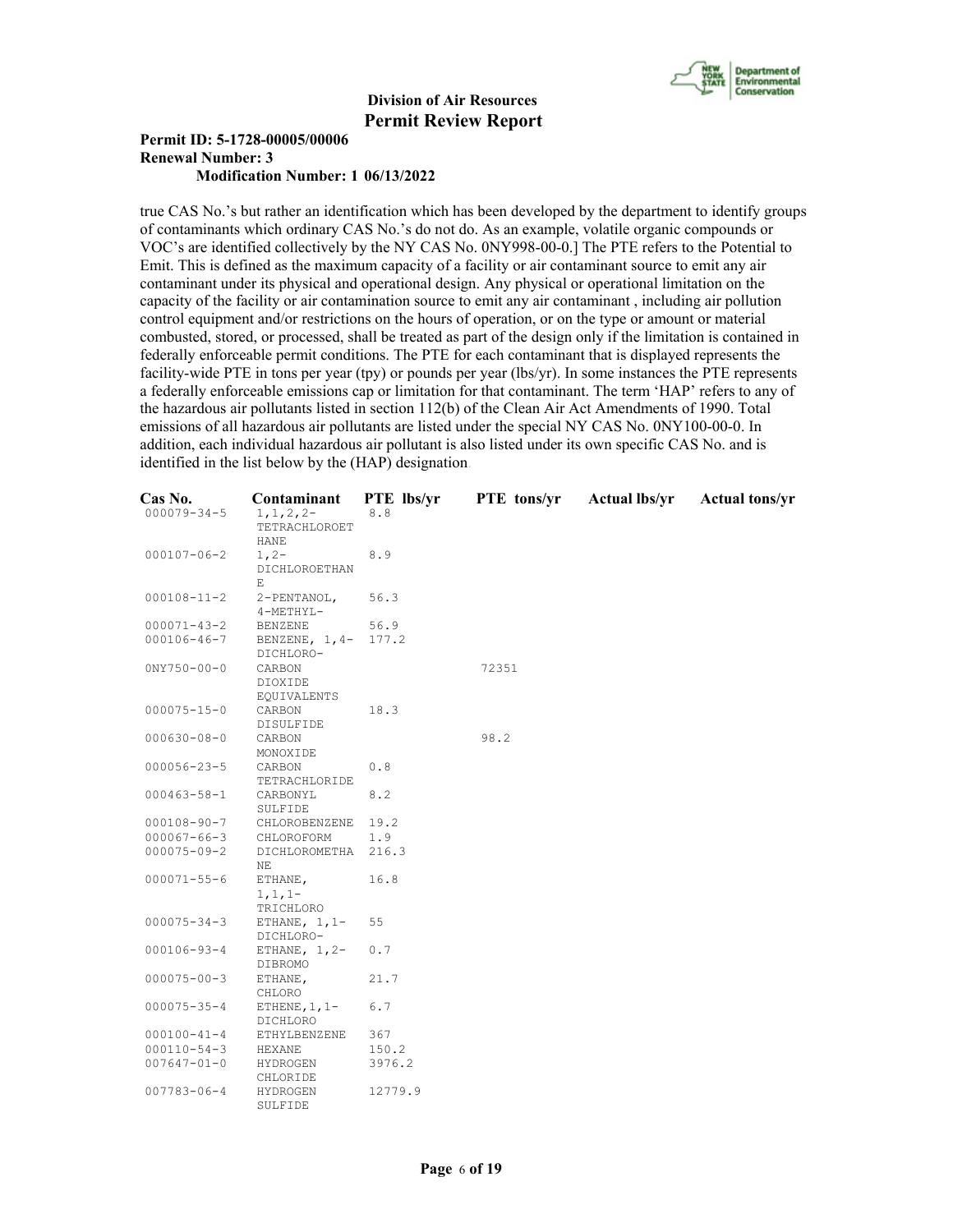

| Permit ID: 5-1728-00005/00006     |  |
|-----------------------------------|--|
| <b>Renewal Number: 3</b>          |  |
| Modification Number: 1 06/13/2022 |  |

| 007439-97-6<br>$000074 - 82 - 8$ | MERCURY<br>METHANE              | 0.01   | 2894 |
|----------------------------------|---------------------------------|--------|------|
|                                  |                                 | 9.4    |      |
| 000074-87-3                      | METHYL                          |        |      |
|                                  | CHLORIDE                        |        |      |
| 000078-93-3                      | METHYL ETHYL 686.5              |        |      |
|                                  | <b>KETONE</b>                   |        |      |
| $0NY998 - 20 - 0$                | $NMOC -$                        | 10800  |      |
|                                  | LANDFILL USE<br>ONLY            |        |      |
| $0NY210 - 00 - 0$                | OXIDES OF                       |        | 21.4 |
|                                  | NITROGEN                        |        |      |
| 0NY075-00-0 PARTICULATES         |                                 |        | 9.9  |
|                                  | 000127-18-4 PERCHLOROETHY 148.4 |        |      |
|                                  | T.ENE                           |        |      |
| 0NY075-00-5 PM-10                |                                 |        | 9.9  |
|                                  | 000078-87-5 PROPANE, 1,2- 1.9   |        |      |
|                                  | DICHLORO                        |        |      |
| 000107-13-1                      | PROPENENITRIL 1.4               |        |      |
|                                  | Е.                              |        |      |
| 007446-09-5                      | SULFUR                          |        | 43.1 |
|                                  | DIOXIDE.                        |        |      |
| 000108-88-3                      | TOLUENE                         | 1755.4 |      |
| $0NY100 - 00 - 0$ TOTAL HAP      |                                 |        | 4.7  |
| $000079 - 01 - 6$                | TRICHLOROETHY 67.1              |        |      |
|                                  | T.ENE                           |        |      |
| $000075 - 01 - 4$                | VINYL                           | 50.5   |      |
|                                  | CHLORIDE                        |        |      |
| $0NY998 - 00 - 0$                | <b>VOC</b>                      |        | 5.3  |
| $001330 - 20 - 7$                | XYLENE, M, O 1320.2             |        |      |
|                                  | & P MIXT.                       |        |      |

#### **NOTIFICATION OF GENERAL PERMITTEE OBLIGATIONS**

**Item A: Public Access to Recordkeeping for Title V Facilities - 6 NYCRR 201-1.10(b)** The Department will make available to the public any permit application, compliance plan, permit, and monitoring and compliance certification report pursuant to Section 503(e) of the Act, except for information entitled to confidential treatment pursuant to 6 NYCRR Part 616 - Public Access to records and Section 114(c) of the Act.

#### **Item B: Timely Application for the Renewal of Title V Permits -6 NYCRR Part 201-6.2(a)(4)**

 Owners and/or operators of facilities having an issued Title V permit shall submit a complete application at least 180 days, but not more than eighteen months, prior to the date of permit expiration for permit renewal purposes.

# **Item C: Certification by a Responsible Official - 6 NYCRR Part 201-6.2(d)(12)**

 Any application, form, report or compliance certification required to be submitted pursuant to the federally enforceable portions of this permit shall contain a certification of truth, accuracy and completeness by a responsible official.This certification shall state that based on information and belief formed after reasonable inquiry, the statements and information in the document are true, accurate, and complete.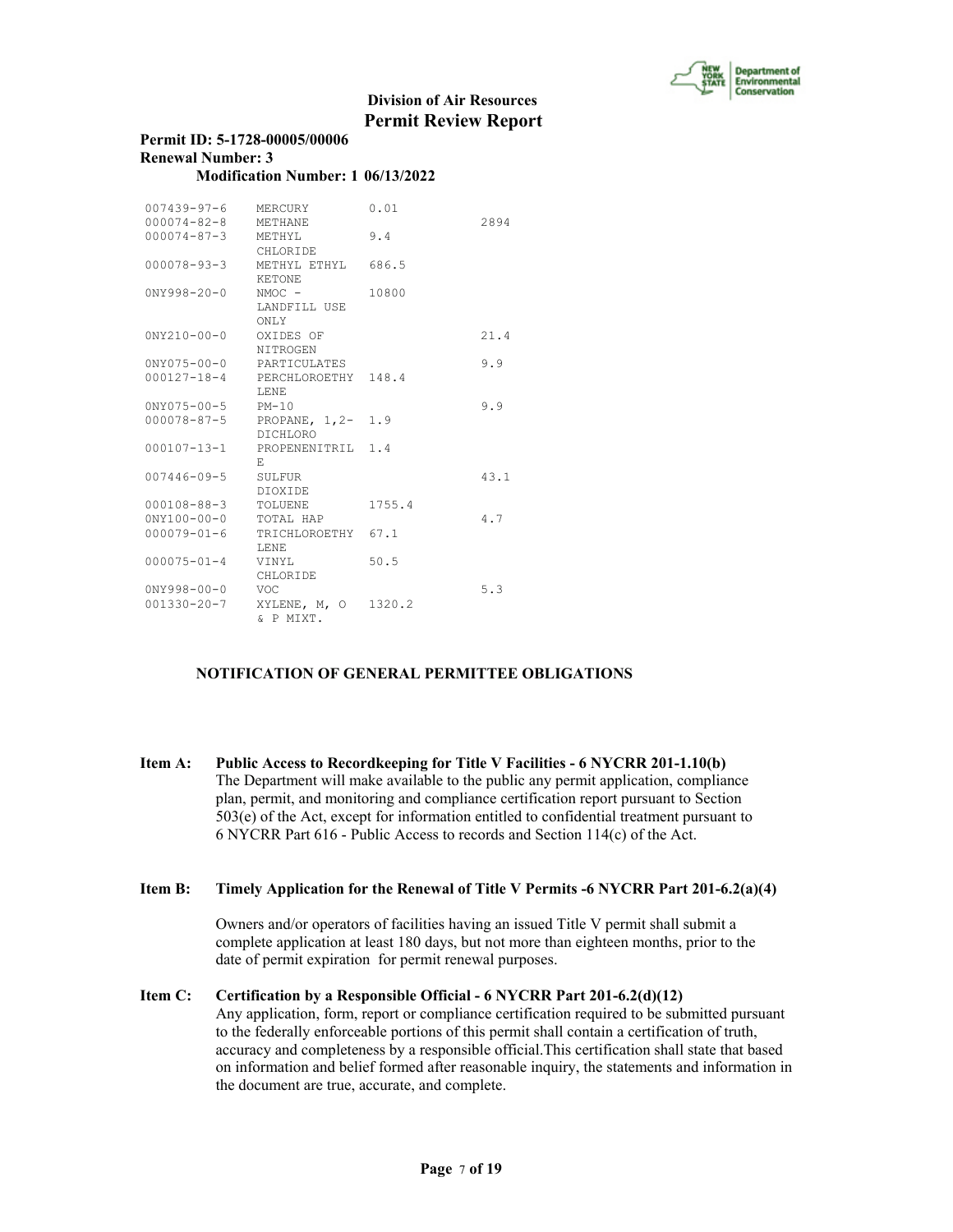

## **Permit ID: 5-1728-00005/00006 Renewal Number: 3**

**Modification Number: 1 06/13/2022**

#### **Item D: Requirement to Comply With All Conditions - 6 NYCRR Part 201-6.4(a)(2)**

 The permittee must comply with all conditions of the Title V facility permit. Any permit non-compliance constitutes a violation of the Act and is grounds for enforcement action; for permit termination, revocation and reissuance, or modification; or for denial of a permit renewal application.

- **Item E: Permit Revocation, Modification, Reopening, Reissuance or Termination, and Associated Information Submission Requirements - 6 NYCRR Part 201-6.4(a)(3)** This permit may be modified, revoked, reopened and reissued, or terminated for cause. The filing of a request by the permittee for a permit modification, revocation and reissuance, or termination, or of a notification of planned changes or anticipated noncompliance does not stay any permit condition.
- **Item F: Cessation or Reduction of Permitted Activity Not a Defense 6 NYCRR 201-6.4(a)(5)** It shall not be a defense for a permittee in an enforcement action to claim that a cessation

 or reduction in the permitted activity would have been necessary in order to maintain compliance with the conditions of this permit.

**Item G: Property Rights - 6 NYCRR 201-6.4(a)(6)** This permit does not convey any property rights of any sort or any exclusive privilege.

### **Item H: Severability - 6 NYCRR Part 201-6.4(a)(9)**

 If any provisions, parts or conditions of this permit are found to be invalid or are the subject of a challenge, the remainder of this permit shall continue to be valid.

#### **Item I: Permit Shield - 6 NYCRR Part 201-6.4(g)**

 All permittees granted a Title V facility permit shall be covered under the protection of a permit shield, except as provided under 6 NYCRR Subpart 201-6. Compliance with the conditions of the permit shall be deemed compliance with any applicable requirements as of the date of permit issuance, provided that such applicable requirements are included and are specifically identified in the permit, or the Department, in acting on the permit application or revision, determines in writing that other requirements specifically identified are not applicable to the major stationary source, and the permit includes the determination or a concise summary thereof. Nothing herein shall preclude the Department from revising or revoking the permit pursuant to 6 NYCRR Part 621 or from exercising its summary abatement authority. Nothing in this permit shall alter or affect the following:

i. The ability of the Department to seek to bring suit on behalf of the State of New York, or the Administrator to seek to bring suit on behalf of the United States, to immediately restrain any person causing or contributing to pollution presenting an imminent and substantial endangerment to public health, welfare or the environment to stop the emission of air pollutants causing or contributing to such pollution;

The liability of a permittee of the Title V facility for any violation of applicable requirements prior to or at the time of permit issuance;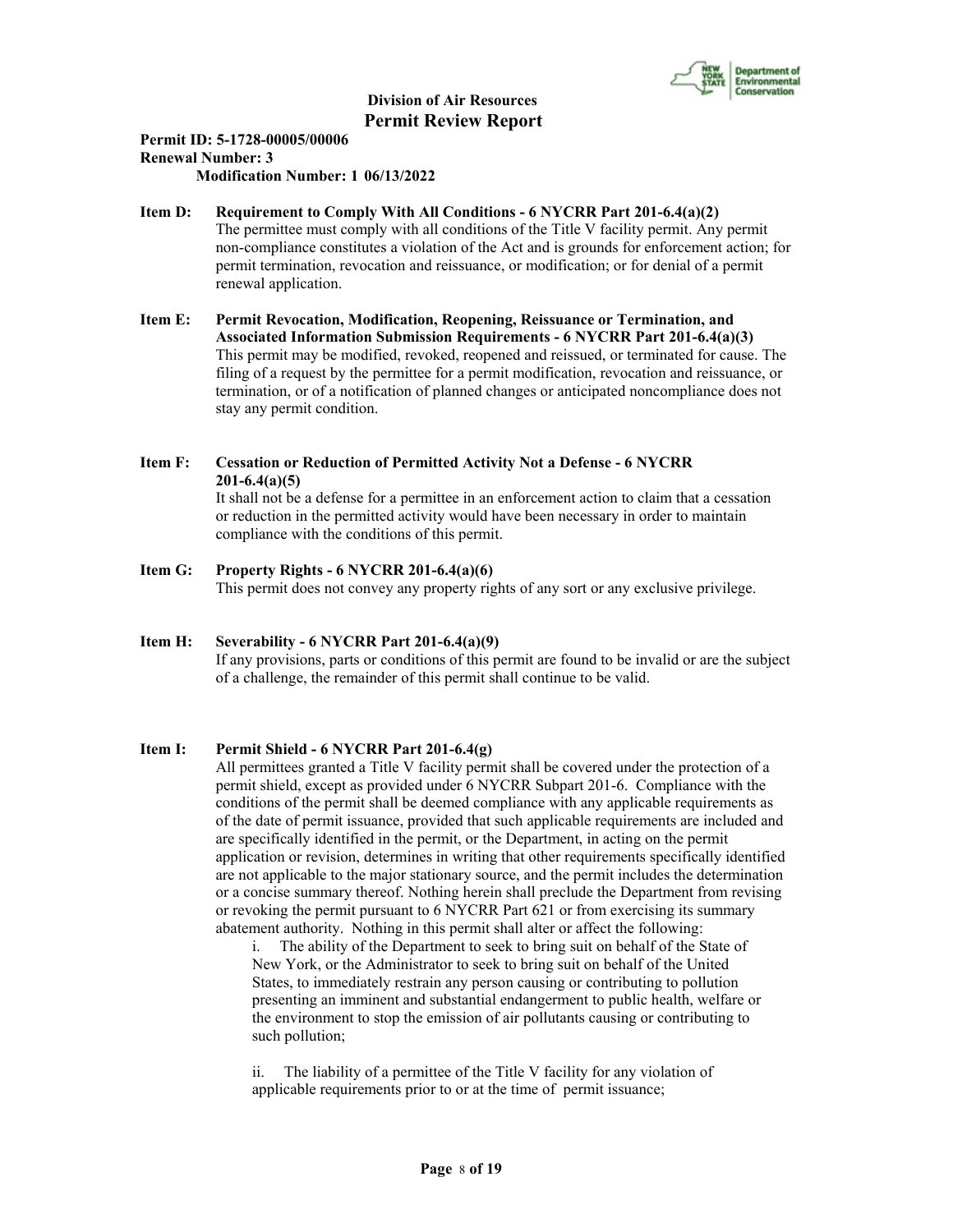

#### **Permit ID: 5-1728-00005/00006 Renewal Number: 3 Modification Number: 1 06/13/2022**

#### iii. The applicable requirements of Title IV of the Act;

iv. The ability of the Department or the Administrator to obtain information from the permittee concerning the ability to enter, inspect and monitor the facility.

#### **Item J: Reopening for Cause - 6 NYCRR Part 201-6.4(i)**

This Title V permit shall be reopened and revised under any of the following circumstances:

i. If additional applicable requirements under the Act become applicable where this permit's remaining term is three or more years, a reopening shall be completed not later than 18 months after promulgation of the applicable requirement. No such reopening is required if the effective date of the requirement is later than the date on which this permit is due to expire, unless the original permit or any of its terms and conditions has been extended by the Department pursuant to the provisions of Part 2 01-6.7 and Part 621.

ii. The Department or the Administrator determines that the permit contains a material mistake or that inaccurate statements were made in establishing the emissions standards or other terms or conditions of the permit.

iii. The Department or the Administrator determines that the Title V permit must be revised or reopened to assure compliance with applicable requirements.

iv. If the permitted facility is an "affected source" subject to the requirements of Title IV of the Act, and additional requirements (including excess emissions requirements) become applicable. Upon approval by the Administrator, excess emissions offset plans shall be deemed to be incorporated into the permit.

Proceedings to reopen and issue Title V facility permits shall follow the same procedures as apply to initial permit issuance but shall affect only those parts of the permit for which cause to reopen exists.

 Reopenings shall not be initiated before a notice of such intent is provided to the facility by the Department at least thirty days in advance of the date that the permit is to be reopened, except that the Department may provide a shorter time period in the case of an emergency.

#### **Item K: Permit Exclusion - ECL 19-0305**

 The issuance of this permit by the Department and the receipt thereof by the Applicant does not and shall not be construed as barring, diminishing, adjudicating or in any way affecting any legal, administrative or equitable rights or claims, actions, suits, causes of action or demands whatsoever that the Department may have against the Applicant for violations based on facts and circumstances alleged to have occurred or existed prior to the effective date of this permit, including, but not limited to, any enforcement action authorized pursuant to the provisions of applicable federal law, the Environmental Conservation Law of the State of New York (ECL) and Chapter III of the Official Compilation of the Codes, Rules and Regulations of the State of New York (NYCRR). The issuance of this permit also shall not in any way affect pending or future enforcement actions under the Clean Air Act brought by the United States or any person.

#### **Item L: Federally Enforceable Requirements - 40 CFR 70.6(b)**

All terms and conditions in this permit required by the Act or any applicable requirement,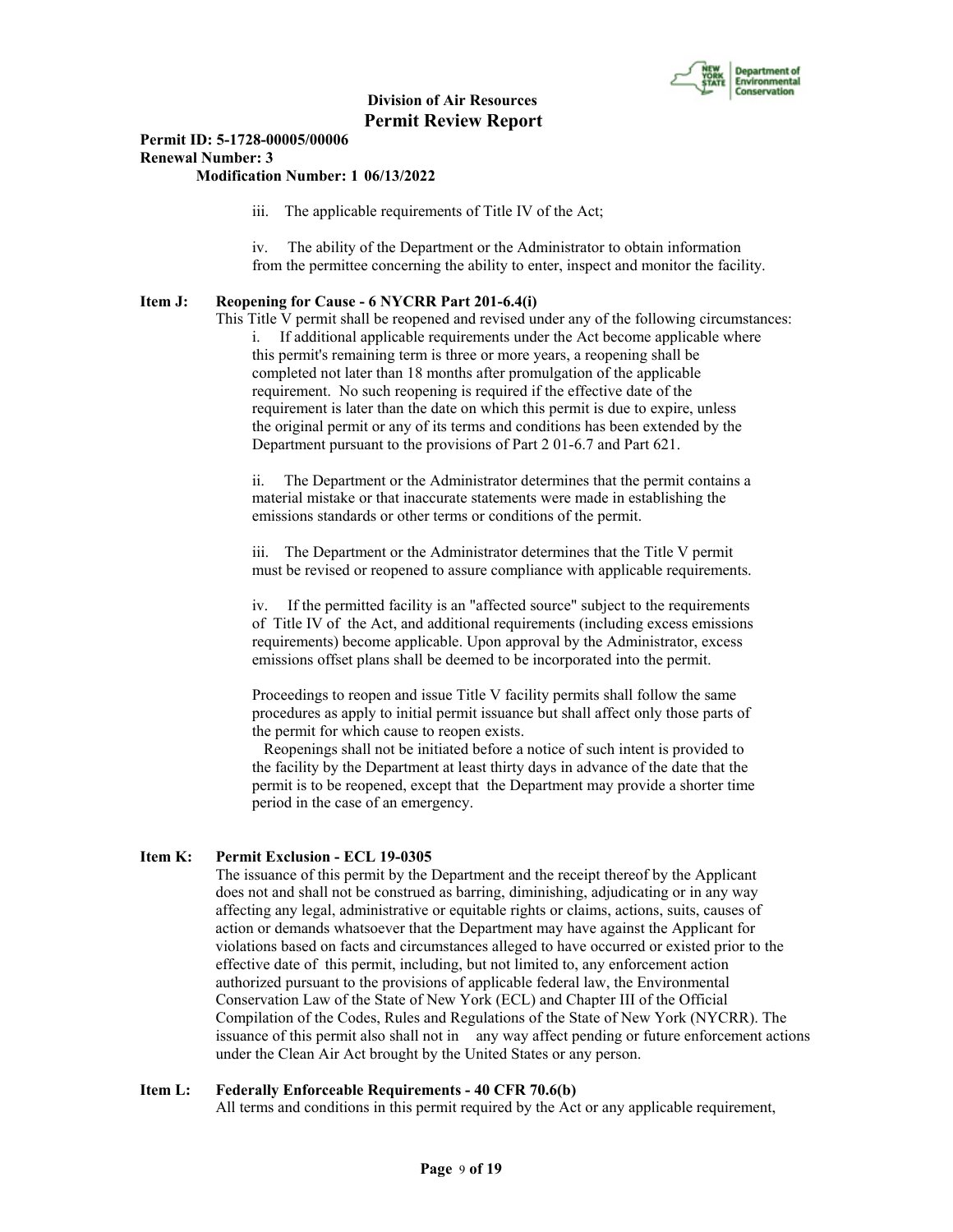

#### **Permit ID: 5-1728-00005/00006 Renewal Number: 3 Modification Number: 1 06/13/2022**

 including any provisions designed to limit a facility's potential to emit, are enforceable by the Administrator and citizens under the Act. The Department has, in this permit, specifically designated any terms and conditions that are not required under the Act or under any of its applicable requirements as being enforceable under only state regulations.

### **NOTIFICATION OF GENERAL PERMITTEE OBLIGATIONS**

#### **Item A: Emergency Defense - 6 NYCRR 201-1.5**

- An emergency, as defined by subpart 201-2, constitutes an affirmative defense to penalties sought in an enforcement action brought by the Department for noncompliance with emissions limitations or permit conditions for all facilities in New York State.
- (a) The affirmative defense of emergency shall be demonstrated through properly signed, contemporaneous operating logs, or other relevant evidence that:

 (1) An emergency occurred and that the facility owner or operator can identify the cause(s) of the emergency;

 (2) The equipment at the permitted facility causing the emergency was at the time being properly operated and maintained; (3) During the period of the emergency the facility owner or operator took all reasonable steps to minimize levels of emissions that exceeded the emission standards, or other requirements in the permit; and

 (4) The facility owner or operator notified the Department within two working days after the event occurred. This notice must contain a description of the emergency, any steps taken to mitigate emissions, and corrective actions taken.

 (b) In any enforcement proceeding, the facility owner or operator seeking to establish the occurrence of an emergency has the burden of proof.

 (c) This provision is in addition to any emergency or upset provision contained in any applicable requirement. item\_02

#### **Item B: General Provisions for State Enforceable Permit Terms and Condition - 6 NYCRR Part 201-5**

 Any person who owns and/or operates stationary sources shall operate and maintain all emission units and any required emission control devices in compliance with all applicable Parts of this Chapter and existing laws, and shall operate the facility in accordance with all criteria, emission limits, terms, conditions, and standards in this permit. Failure of such person to properly operate and maintain the effectiveness of such emission units and emission control devices may be sufficient reason for the Department to revoke or deny a permit.

The owner or operator of the permitted facility must maintain all required records on-site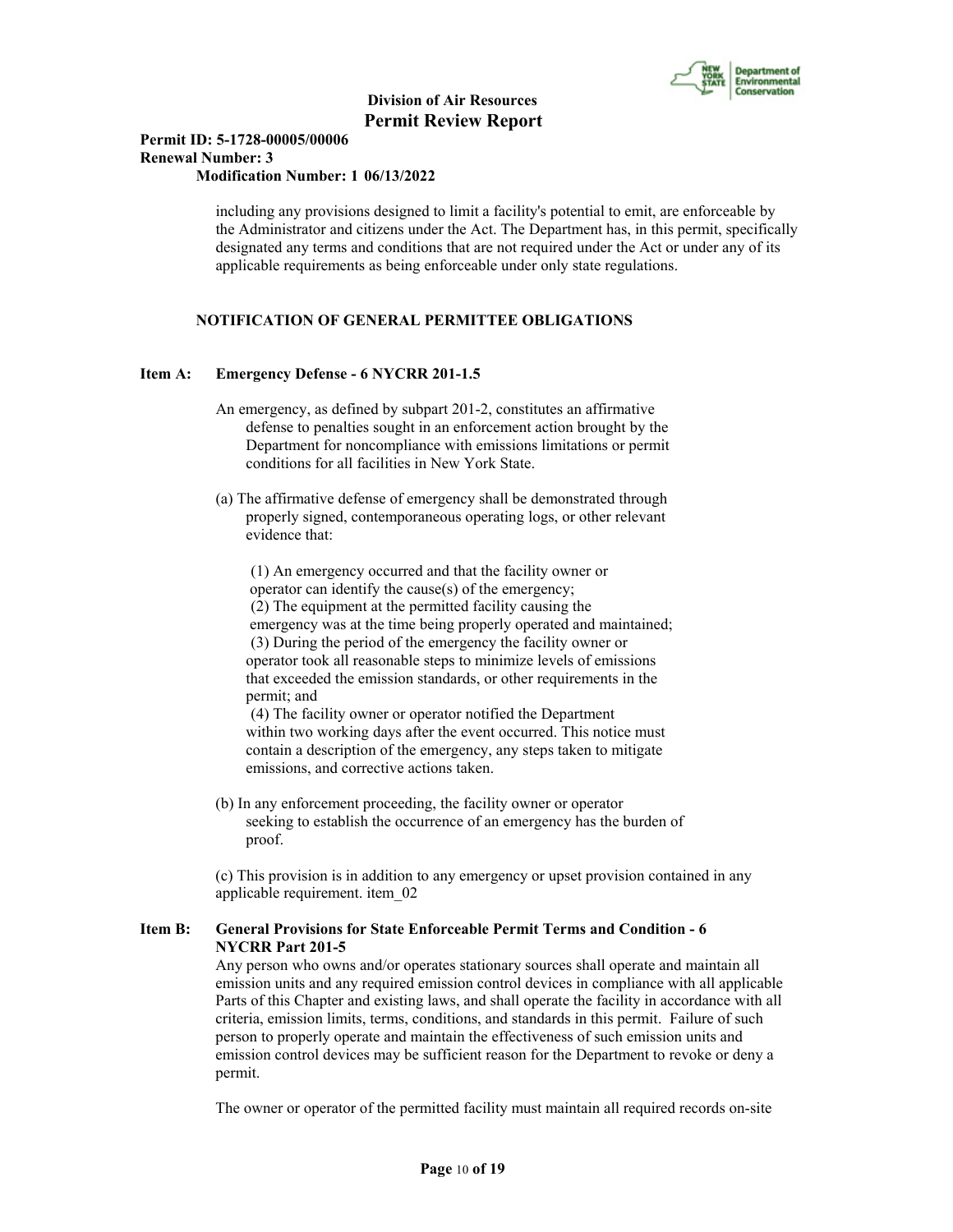

#### **Permit ID: 5-1728-00005/00006 Renewal Number: 3 Modification Number: 1 06/13/2022**

 for a period of five years and make them available to representatives of the Department upon request. Department representatives must be granted access to any facility regulated by this Subpart, during normal operating hours, for the purpose of determining compliance with this and any other state and federal air pollution control requirements, regulations or law.

#### **Regulatory Analysis**

| Location<br>Facility/EU/EP/Process/ES | Regulation                  | Condition    | <b>Short Description</b>                                                                                |
|---------------------------------------|-----------------------------|--------------|---------------------------------------------------------------------------------------------------------|
| FACILITY                              | ECL 19-0301                 | 39           | Powers and Duties of<br>the Department with<br>respect to air<br>pollution control                      |
| FACILITY                              | 40CFR 60-A                  | $1 - 11$     | General provisions                                                                                      |
| FACILITY                              | 40CFR 60-IIII               | $1 - 12$     | Standards of<br>Performance for<br>Stationary<br>Compression Ignition<br>Internal Combustion<br>Engines |
| FACILITY                              | 40CFR 60-<br>XXX.762(b)(1)  | $1 - 13$     | Standards for Air<br>Emissions from<br>Municipal Solid Waste<br>Landfills                               |
| FACILITY                              | 40CFR 60-<br>XXX.762(b)(2)  | $1 - 14$     | Standards for Air<br>Emissions from<br>Municipal Solid Waste<br>Landfills                               |
| FACILITY                              | 40CFR 60-<br>XXX.764(a) (3) | $1 - 15$     | Test Methods and<br>Procedures                                                                          |
| FACILITY                              | 40CFR 60-<br>XXX.764(a) (4) | $1 - 16$     | Test Methods and<br>Procedures                                                                          |
| FACILITY                              | 40CFR 60-<br>XXX.764(a) (6) | $1 - 17$     | Test Methods and<br>Procedures                                                                          |
| FACILITY                              | 40CFR 60-XXX.765(d)         | $1 - 18$     | Compliance Provisions                                                                                   |
| FACILITY                              | 40CFR 60-XXX.767(a)         | $1 - 19$     | Reporting<br>Requirements                                                                               |
| FACILITY                              | 40CFR 60-XXX.767(b)         | $1 -20$      | Reporting<br>Requirements                                                                               |
| FACILITY                              | 40CFR 60-XXX.767(c)         | $1 -21$      | Reporting<br>Requirements                                                                               |
| FACILITY                              | 40CFR 60-XXX.767(i)         | $1 -22$      | Reporting<br>Requirements                                                                               |
| FACILITY                              | 40CFR 61-M                  | $1 -23$      | Asbestos standards<br>for: asbestos mills,<br>manufacturing<br>operations using<br>asbestos, and other  |
| FACILITY                              | 40CFR 63-ZZZZ               | $1 -24$      | sources<br>Reciprocating<br>Internal Combustion<br>Engine (RICE) NESHAP                                 |
| FACILITY                              | 40CFR 68                    | 19           | Chemical accident<br>prevention provisions                                                              |
| FACILITY                              | 40CFR 82-F                  | 20           | Protection of<br>Stratospheric Ozone -<br>recycling and<br>emissions reduction                          |
| FACILITY                              | 6NYCRR 200.6                | $\mathbf{1}$ | Acceptable ambient<br>air quality.                                                                      |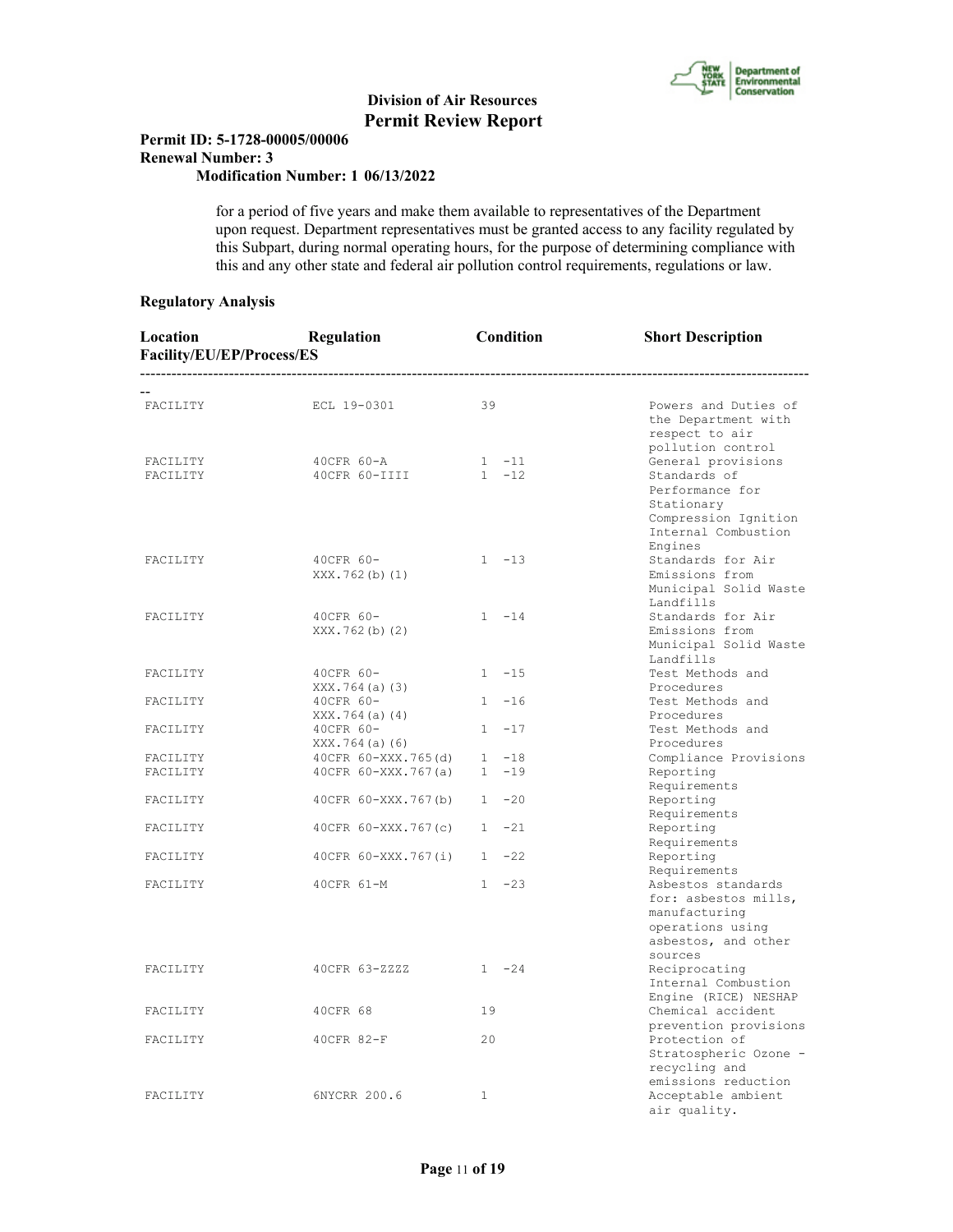

## **Permit ID: 5-1728-00005/00006 Renewal Number: 3**

| FACILITY             | 6NYCRR 200.7                     | $1 - 5$               | Maintenance of<br>equipment.                                |
|----------------------|----------------------------------|-----------------------|-------------------------------------------------------------|
| FACILITY             | 6NYCRR 201-1.4                   | $1 -26$               | Unavoidable<br>noncompliance and                            |
| FACILITY<br>FACILITY | 6NYCRR 201-1.7<br>6NYCRR 201-1.8 | 11<br>12 <sup>2</sup> | violations<br>Recycling and Salvage<br>Prohibition of       |
|                      |                                  |                       | reintroduction of<br>collected                              |
|                      |                                  |                       | contaminants to the                                         |
| FACILITY             | $6NYCRR 201-3.2(a)$              | 13                    | air<br>Exempt Activities -<br>Proof of eligibility          |
| FACILITY             | $6NYCRR 201-3.3(a)$              | 14                    | Trivial Activities -<br>proof of eligibility                |
| FACILITY             | $6NYCRR$ $201-6$                 | 21, 36, 37            | Title V Permits and<br>the Associated Permit<br>Conditions  |
| FACILITY             | $6NYCRR 201-6.4(a)$              | $1 - 6$               | General Conditions                                          |
| FACILITY             | $6NYCRR 201-6.4(a) (4)$          | 15                    | General Conditions -<br>Requirement to                      |
| FACILITY             | $6NYCRR 201-6.4(a) (7)$          | 2                     | Provide Information<br>General Conditions -<br>Fees         |
| FACILITY             | $6NYCRR 201-6.4(a) (8)$          | 16                    | General Conditions -<br>Right to Inspect                    |
| FACILITY             | $6NYCRR 201-6.4(c)$              | 3                     | Recordkeeping and<br>Reporting of                           |
| FACILITY             | $6NYCRR$ $201-6.4(c)$ (2)        | 4                     | Compliance Monitoring<br>Records of<br>Monitoring, Sampling |
| FACILITY             | 6NYCRR 201-                      | $1 - 1$               | and Measurement                                             |
|                      | $6.4(c)$ (3) (ii                 |                       | Reporting<br>Requirements -<br>Deviations and               |
|                      |                                  |                       | Noncompliance                                               |
| FACILITY             | $6NYCRR 201-6.4 (d) (4)$         | 22                    | Compliance Schedules<br>- Progress Reports                  |
| FACILITY             | $6NYCRR$ $201-6.4(e)$            | $1 -2$                | Compliance<br>Certification                                 |
| FACILITY             | 6NYCRR 201-6.4(f)                | $-7$<br>1             | Operational                                                 |
| FACILITY             | $6NYCRR 201-6.4(f)(2)$           | $1 - 8$               | Flexibility<br>Operational                                  |
|                      |                                  |                       | Flexibility -                                               |
| FACILITY             | $6NYCRR 201-6.5(a)$              | $1 -27$               | Protocol<br>State Enforceable                               |
|                      |                                  |                       | Requirements                                                |
| $1 - LFGAS$          | 6NYCRR 202-1.1                   | $-25$<br>1            | Required emissions<br>tests.                                |
| FACILITY             | 6NYCRR 202-2.1                   | -3                    | Emission Statements -<br>Applicability                      |
| FACILITY             | 6NYCRR 202-2.5                   | $1 - 4$               | Emission Statements -                                       |
|                      |                                  |                       | record keeping                                              |
|                      |                                  |                       | requirements.                                               |
| FACILITY             | 6NYCRR 211.2                     | 24                    | General Prohibitions<br>- visible emissions<br>limited.     |
| FACILITY             | $6NYCRR 212-1.6(a)$              | $1 - 9$               | Limiting of Opacity                                         |
| FACILITY             | 6NYCRR 215.2                     | 9                     | Open Fires -                                                |
| FACILITY             | 6NYCRR 225-1.2(d)                | $1 - 10$              | Prohibitions<br>Sulfur-in-Fuel                              |
|                      |                                  |                       | Limitation -                                                |

| Maintenance of                                       |
|------------------------------------------------------|
| equipment.                                           |
| Unavoidable                                          |
| noncompliance and                                    |
| violations                                           |
| Recycling and Salvage                                |
| Prohibition of                                       |
| reintroduction of                                    |
| collected                                            |
| contaminants to the                                  |
| air                                                  |
| Exempt Activities                                    |
| Proof of eligibility                                 |
| Trivial Activities -                                 |
| proof of eligibility                                 |
| Title V Permits and                                  |
| the Associated Permit                                |
| Conditions                                           |
| General Conditions                                   |
| General Conditions -                                 |
| Requirement to                                       |
| Provide Information                                  |
| General Conditions                                   |
| Fees                                                 |
| General Conditions -                                 |
| Right to Inspect                                     |
| Recordkeeping and                                    |
| Reporting of                                         |
| Compliance Monitoring                                |
| Records of                                           |
| Monitoring, Sampling                                 |
|                                                      |
| and Measurement                                      |
| Reporting                                            |
| Requirements -                                       |
| Deviations and                                       |
| Noncompliance                                        |
| Compliance Schedules                                 |
| - Progress Reports                                   |
| Compliance                                           |
| Certification                                        |
| Operational                                          |
| Flexibility                                          |
| Operational                                          |
| Flexibility                                          |
| Protocol                                             |
| State Enforceable                                    |
| Requirements                                         |
| Required emissions                                   |
| tests                                                |
| Emission Statements                                  |
| Applicability                                        |
| Emission Statements                                  |
| record keeping                                       |
| requirements.                                        |
| General Prohibitions                                 |
| - visible emissions                                  |
| limited.                                             |
| Limiting of Opacity                                  |
| Open Fires                                           |
| Prohibitions                                         |
| Sulfur-in-Fuel                                       |
| Limitation<br>$\frac{1}{\sqrt{2}}$<br>Distillate Oil |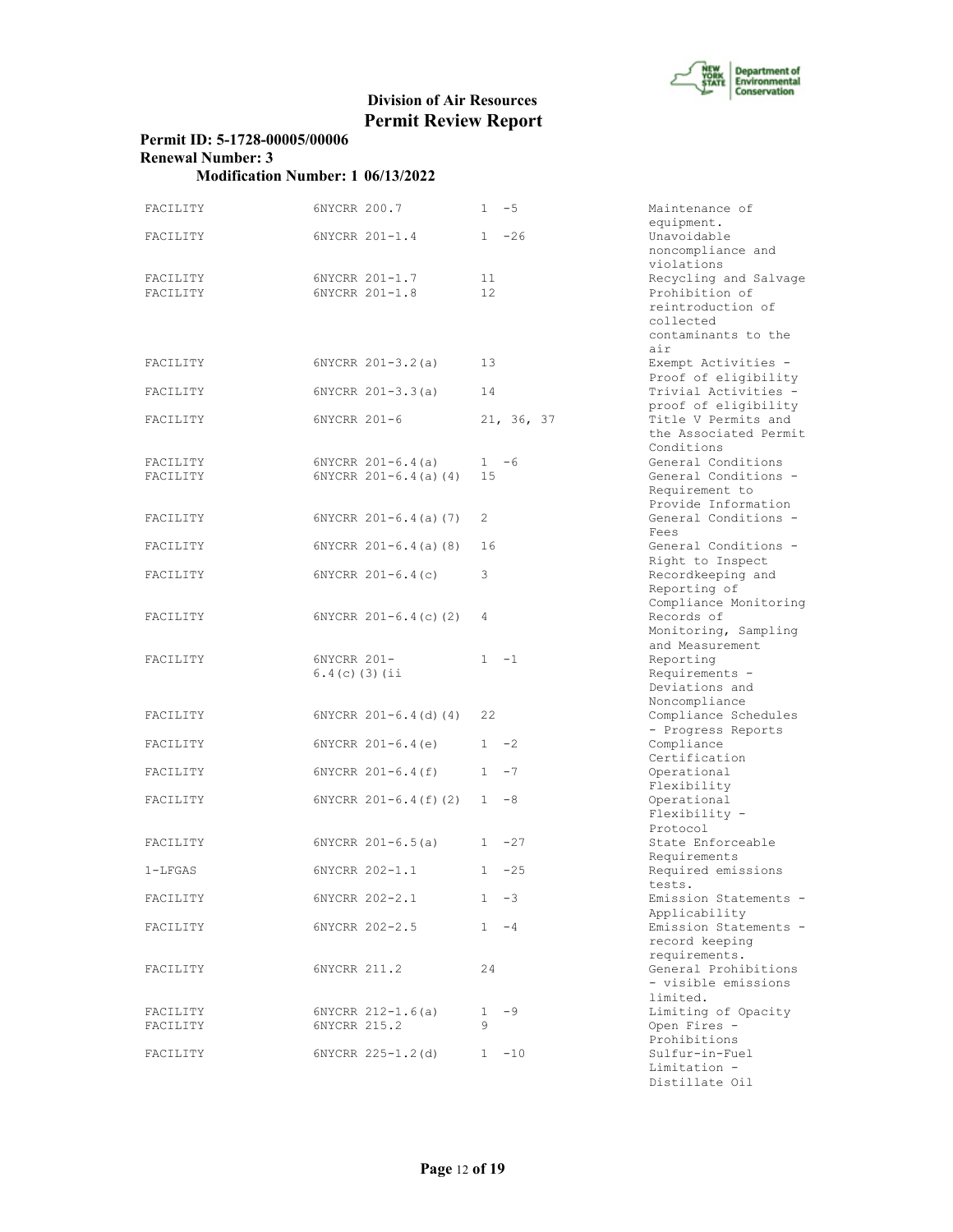

**Permit ID: 5-1728-00005/00006 Renewal Number: 3 Modification Number: 1 06/13/2022**

#### **Applicability Discussion:**

Mandatory Requirements: The following facility-wide regulations are included in all Title V permits:

#### ECL 19-0301

This section of the Environmental Conservation Law establishes the powers and duties assigned to the Department with regard to administering the air pollution control program for New York State.

#### 6 NYCRR 200.6

Acceptable ambient air quality - prohibits contravention of ambient air quality standards without mitigating measures

#### 6 NYCRR 200.7

Anyone owning or operating an air contamination source which is equipped with an emission control device must operate the control consistent with ordinary and necessary practices, standards and procedures, as per manufacturer's specifications and keep it in a satisfactory state of maintenance and repair so that it operates effectively

#### 6 NYCRR 201-1.4

This regulation specifies the actions and recordkeeping and reporting requirements for any violation of an applicable state enforceable emission standard that results from a necessary scheduled equipment maintenance, start-up, shutdown, malfunction or upset in the event that these are unavoidable.

#### 6 NYCRR 201-1.7

Requires the recycle and salvage of collected air contaminants where practical

#### 6 NYCRR 201-1.8

Prohibits the reintroduction of collected air contaminants to the outside air

#### 6 NYCRR 201-3.2 (a)

An owner and/or operator of an exempt emission source or unit may be required to certify that it operates within the specific criteria described in this Subpart. All required records must be maintained on-site for a period of 5 years and made available to department representatives upon request. In addition, department representatives must be granted access to any facility which contains exempt emission sources or units, during normal operating hours, for the purpose of determining compliance with this and any other state and federal air pollution control requirements, regulations, or law.

#### 6 NYCRR 201-3.3 (a)

The owner and/or operator of a trivial emission source or unit may be required to certify that it operates within the specific criteria described in this Subpart. All required records must be maintained on-site for a period of 5 years and made available to department representatives upon request. In addition, department representatives must be granted access to any facility which contains trivial emission sources or units subject to this Subpart, during normal operating hours, for the purpose of determining compliance with this and any other state and federal air pollution control requirements, regulations, or law.

#### 6 NYCRR Subpart 201-6

This regulation applies to those terms and conditions which are subject to Title V permitting. It establishes the applicability criteria for Title V permits, the information to be included in all Title V permit applications as well as the permit content and terms of permit issuance. This rule also specifies the compliance, monitoring, recordkeeping, reporting, fee, and procedural requirements that need to be met to obtain a Title V permit, modify the permit and demonstrate conformity with applicable requirements as listed in the Title V permit. For permitting purposes, this rule specifies the need to identify and describe all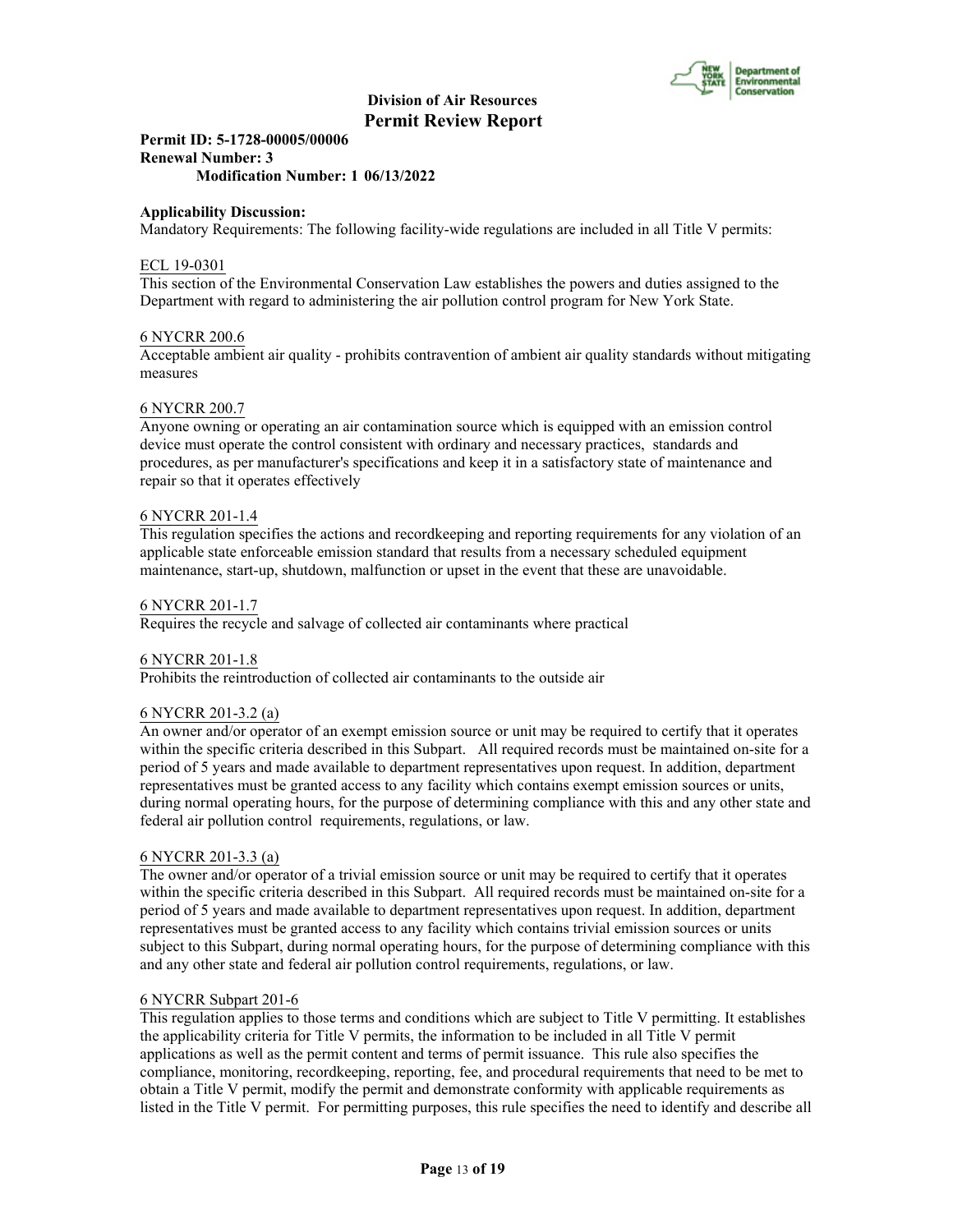

#### **Permit ID: 5-1728-00005/00006 Renewal Number: 3 Modification Number: 1 06/13/2022**

emission units, processes and products in the permit application as well as providing the Department the authority to include this and any other information that it deems necessary to determine the compliance status of the facility.

#### 6 NYCRR 201-6.4 (a) (4)

This mandatory requirement applies to all Title V facilities. It requires the permittee to provide information that the Department may request in writing, within a reasonable time, in order to determine whether cause exists for modifying, revoking and reissuing, or terminating the permit or to determine compliance with the permit. The request may include copies of records required to be kept by the permit.

#### 6 NYCRR 201-6.4 (a) (7)

 This is a mandatory condition that requires the owner or operator of a facility subject to Title V requirements to pay all applicable fees associated with the emissions from their facility.

#### 6 NYCRR 201-6.4 (a) (8)

This is a mandatory condition for all facilities subject to Title V requirements. It allows the Department to inspect the facility to determine compliance with this permit, including copying records, sampling and monitoring, as necessary.

#### 6 NYCRR 201-6.4 (c)

This requirement specifies, in general terms, what information must be contained in any required compliance monitoring records and reports. This includes the date, time and place of any sampling, measurements and analyses; who performed the analyses; analytical techniques and methods used as well as any required QA/QC procedures; results of the analyses; the operating conditions at the time of sampling or measurement and the identification of any permit deviations. All such reports must also be certified by the designated responsible official of the facility.

#### 6 NYCRR 201-6.4 (c) (2)

This requirement specifies that all compliance monitoring and recordkeeping is to be conducted according to the terms and conditions of the permit and follow all QA requirements found in applicable regulations. It also requires monitoring records and supporting information to be retained for at least 5 years from the time of sampling, measurement, report or application. Support information is defined as including all calibration and maintenance records and all original strip-chart recordings for continuous monitoring instrumentation, and copies of all reports required by the permit.

#### 6 NYCRR 201-6.4 (c) (3) (ii)

This regulation specifies any reporting requirements incorporated into the permit must include provisions regarding the notification and reporting of permit deviations and incidences of noncompliance stating the probable cause of such deviations, and any corrective actions or preventive measures taken.

#### 6 NYCRR 201-6.4 (d) (4)

This condition applies to every Title V facility subject to a compliance schedule. It requires that reports, detailing the status of progress on achieving compliance with emission standards, be submitted semiannually.

#### 6 NYCRR 201-6.4 (e)

Sets forth the general requirements for compliance certification content; specifies an annual submittal frequency; and identifies the EPA and appropriate regional office address where the reports are to be sent.

#### 6 NYCRR 202-1.1

This regulation allows the department the discretion to require an emission test for the purpose of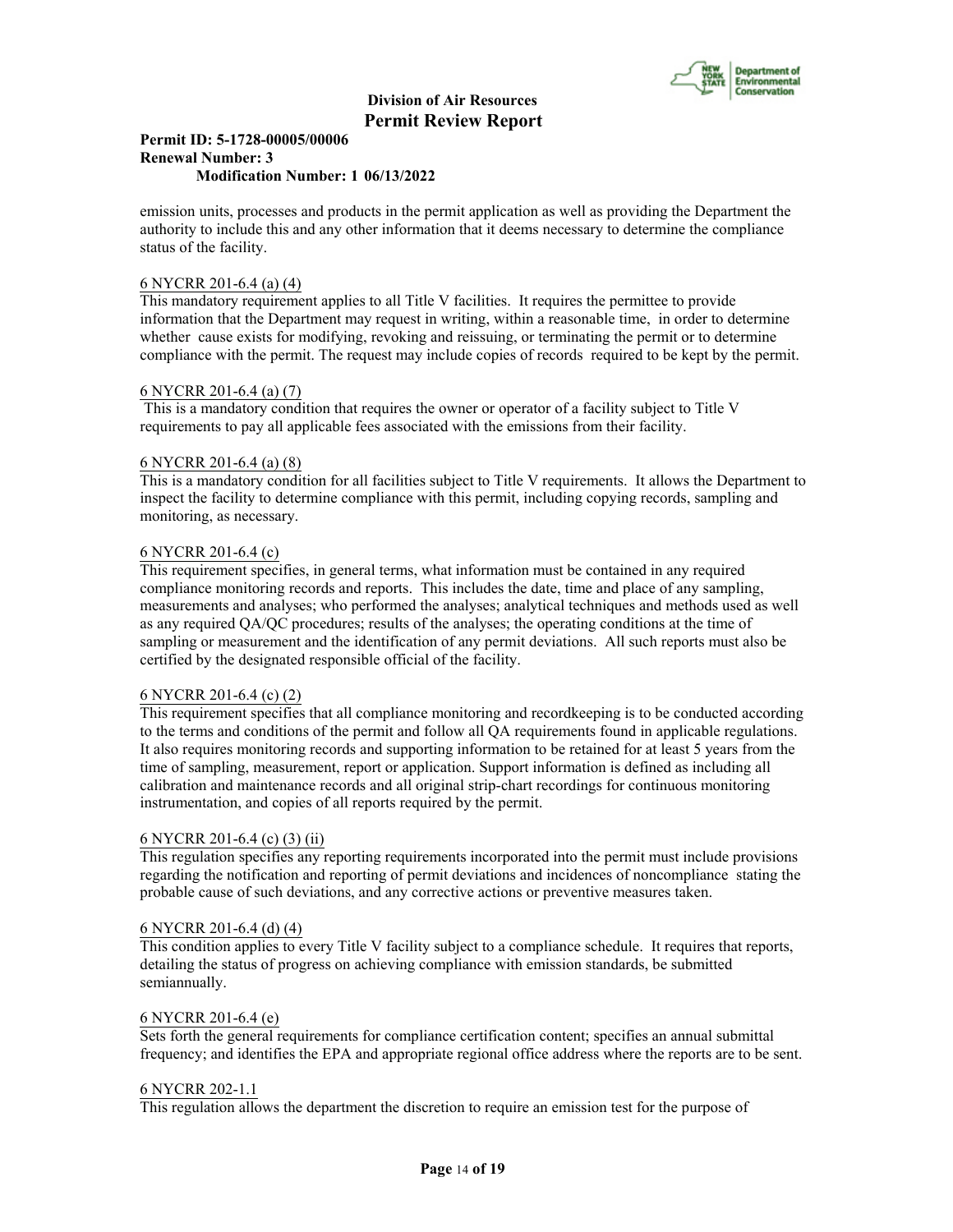

#### **Permit ID: 5-1728-00005/00006 Renewal Number: 3 Modification Number: 1 06/13/2022**

determining compliance. Furthermore, the cost of the test, including the preparation of the report are to be borne by the owner/operator of the source.

#### 6 NYCRR 202-2.5

This rule specifies that each facility required to submit an emission statement must retain a copy of the statement and supporting documentation for at least 5 years and must make the information available to department representatives.

#### 6 NYCRR 211.2

This regulation limits opacity from sources to less than or equal to 20 percent (six minute average) except for one continuous six-minute period per hour of not more than 57 percent opacity.

#### 6 NYCRR 215.2

Except as allowed by section 215.3 of 6 NYCRR Part 215, no person shall burn, cause, suffer, allow or permit the burning of any materials in an open fire.

#### 40 CFR Part 68

This Part lists the regulated substances and there applicability thresholds and sets the requirements for stationary sources concerning the prevention of accidental releases of these substances.

#### 40 CFR Part 82, Subpart F

Subpart F requires the reduction of emissions of class I and class II refrigerants to the lowest achievable level during the service, maintenance, repair, and disposal of appliances in accordance with section 608 of the Clean Air Act AmENDments of 1990. This subpart applies to any person servicing, maintaining, or repairing appliances except for motor vehicle air conditioners. It also applies to persons disposing of appliances, including motor vehicle air conditioners, refrigerant reclaimers, appliance owners, and manufacturers of appliances and recycling and recovery equipment. Those individuals, operations, or activities affected by this rule, may be required to comply with specified disposal, recycling, or recovery practices, leak repair practices, recordkeeping and/or technician certification requirements.

#### **Facility Specific Requirements**

In addition to Title V, FULTON COUNTY MUD RD SANITARY LANDFILL has been determined to be subject to the following regulations:

#### 40 CFR 60.762 (b) (1)

This regulation specifies the NMOC calculation and reporting requirements for municipal solid waste landfills with calculated NMOC emission rates less than 34 megagrams per year.

#### 40 CFR 60.762 (b) (2)

This citation requires the owner or operator of a municipal solid waste landfill with a design capacity greater than 2.5 million megagrams to calculate the non-methane organic compound emission rate from the landfill or install a gas collection system.

40 CFR 60.764 (a) (3)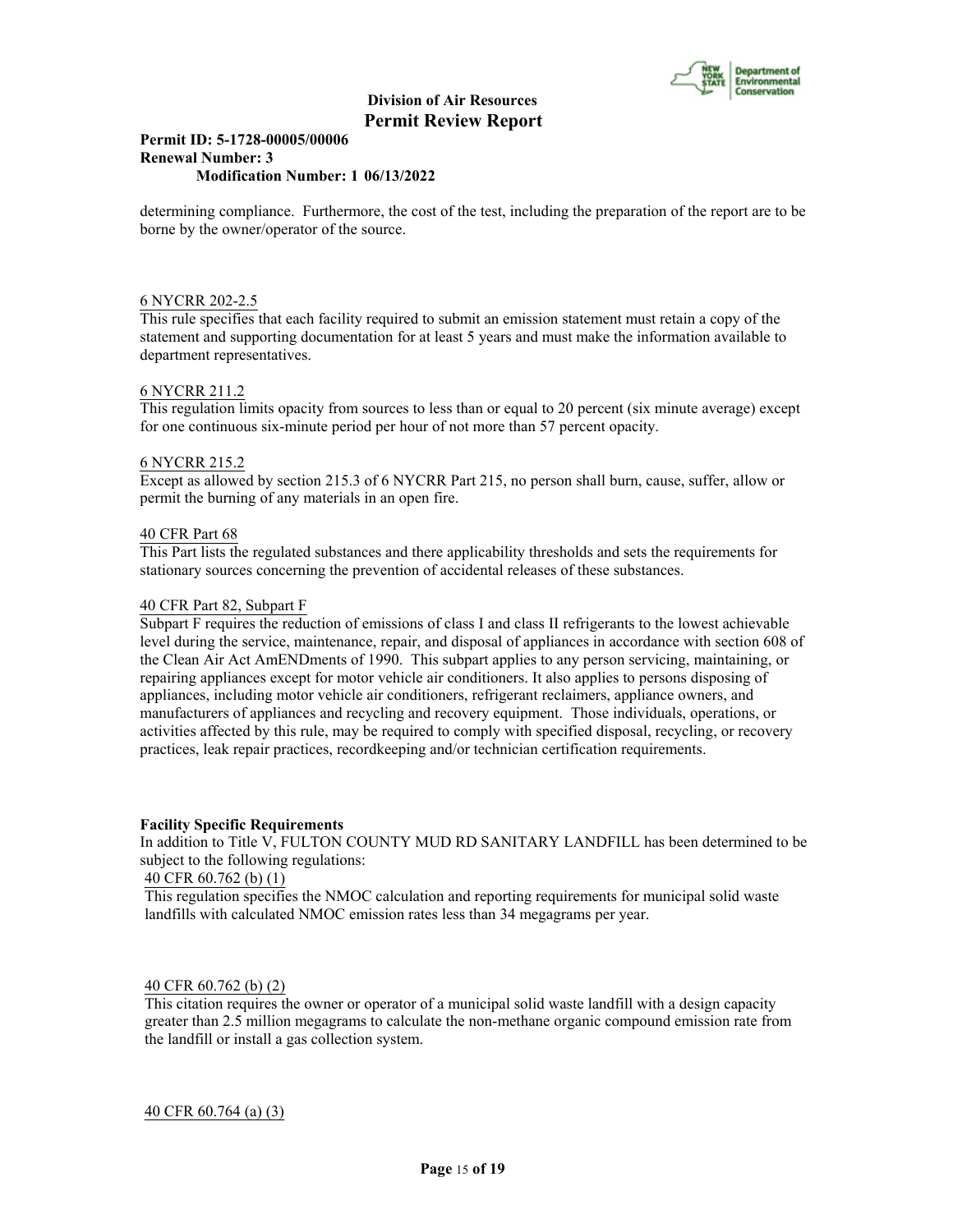

#### **Permit ID: 5-1728-00005/00006 Renewal Number: 3 Modification Number: 1 06/13/2022**

This regulation requires the owner or operator of a municipal solid waste landfill to determine the Non-Methane Organic Compound (NMOC) concentration of the landfill gas using specific sampling procedures.

#### 40 CFR 60.764 (a) (4)

This regulation requires the owner or operator of a municipal waste landfill to determine the non-methane organic compound (NMOC) emission rate using certain procedures and equations.

#### 40 CFR 60.764 (a) (6)

This regulation requires the owner or operator of a municipal solid waste landfill to determine the nonmethane organic compound emissions using surface monitoring and certain procedures.

#### 40 CFR 60.765 (d)

This section describes the instrumentation specifications for surface monitoring devices used to demonstrate compliance with the requirements of 40 CFR 60 Subpart XXX.

#### 40 CFR 60.767 (a)

This section requires the owner or operator of a municipal solid waste landfill subject to the requirements of 40 CFR 60 Subpart XXX to submit an initial design capacity report.

#### 40 CFR 60.767 (b)

This section requires the owner or operator of a municipal solid waste landfill subject to the requirements of 40 CFR 60 Subpart XXX to submit a NMOC emission rate report that contains the specified information.

#### 40 CFR 60.767 (c)

This section requires the owner or operator of a municipal solid waste landfill subject to the requirements of 40 CFR 60 Subpart XXX to prepare and submit a collection and control system design plan.

#### 40 CFR 60.767 (i)

This section requires the owner or operator of a municipal solid waste landfill that is subject to the requirements of 40 CFR 60 Subpart XXX to submit electronic reports to the USEPA.

#### 40 CFR Part 60, Subpart A

This regulation contains the General Provisions of 40 CFR 60. The facility owner is responsible for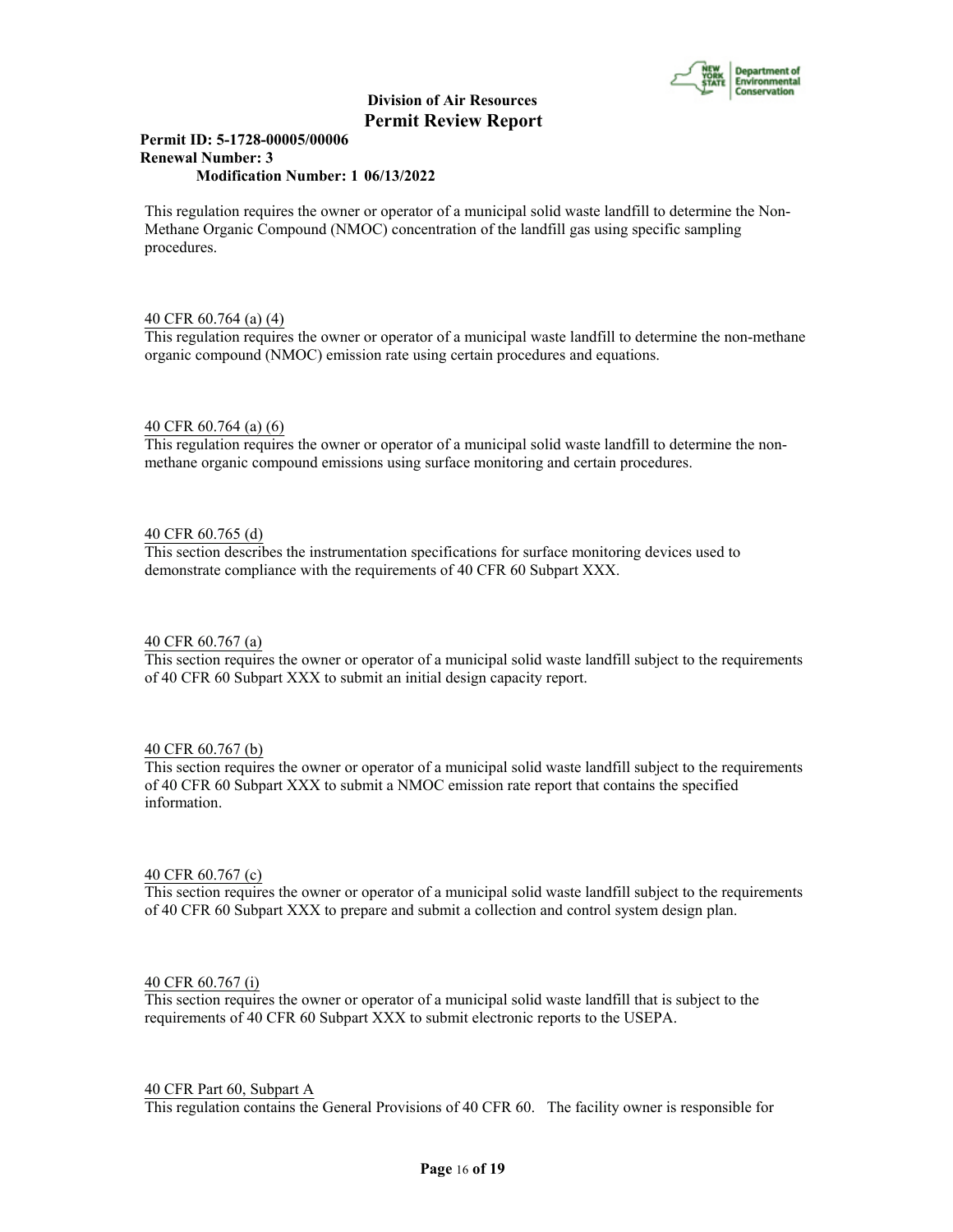

#### **Permit ID: 5-1728-00005/00006 Renewal Number: 3 Modification Number: 1 06/13/2022**

reviewing these general provisions in detail and complying with all applicable technical, administrative and reporting requirements

#### 40 CFR Part 60, Subpart IIII

Subpart IIII applies to new and reconstructed compression ignition reciprocating internal combustion engines. Sources subject to Subpart IIII must comply with emission standards for hydrocarbons, nitrogen oxides, carbon monoxide, and particulate matter.

#### 40 CFR Part 61, Subpart M

This is the National Emission Standard for Asbestos and it includes provisions for handling and disposing of asbestos.

#### 40 CFR Part 63, Subpart ZZZZ

Subpart ZZZZ applies to reciprocating internal combustion engines. Sources subject to Subpart ZZZZ must limit emissions of carbon monoxide and formaldehyde. Sources must also comply with work practice standards and operating limits.

#### 6 NYCRR 201-6.4 (a)

This section identifies general condition requirements for Title V permits.

#### 6 NYCRR 201-6.4 (f)

This section describes the potential for certain operational changes to be made by the facility owner or operator without first obtaining a permit modification. Changes made pursuant to this provision must meet all of the criteria described in this section to qualify for consideration as operational flexibility. The Department reserves the right to require the facility owner or operator to obtain a permit modification prior to making any changes at the facility pursuant to this section.

#### 6 NYCRR 201-6.4 (f) (2)

This section describes the requirements for operational flexibility protocols included in Title V permits. The facility owner or operator may make certain changes to the facility that have been reviewed and approved pursuant to the protocol without first obtaining a permit modification for those changes.

#### 6 NYCRR 201-6.5 (a)

This subdivision states that the Department shall include state enforceable conditions in Title V permits. State enforceable conditions related to regulations developed pursuant to the Climate Leadership and Community Protection Act (CLCPA) and Article 75 of New York State Environmental Conservation Law may be included in future versions of this permit, as applicable.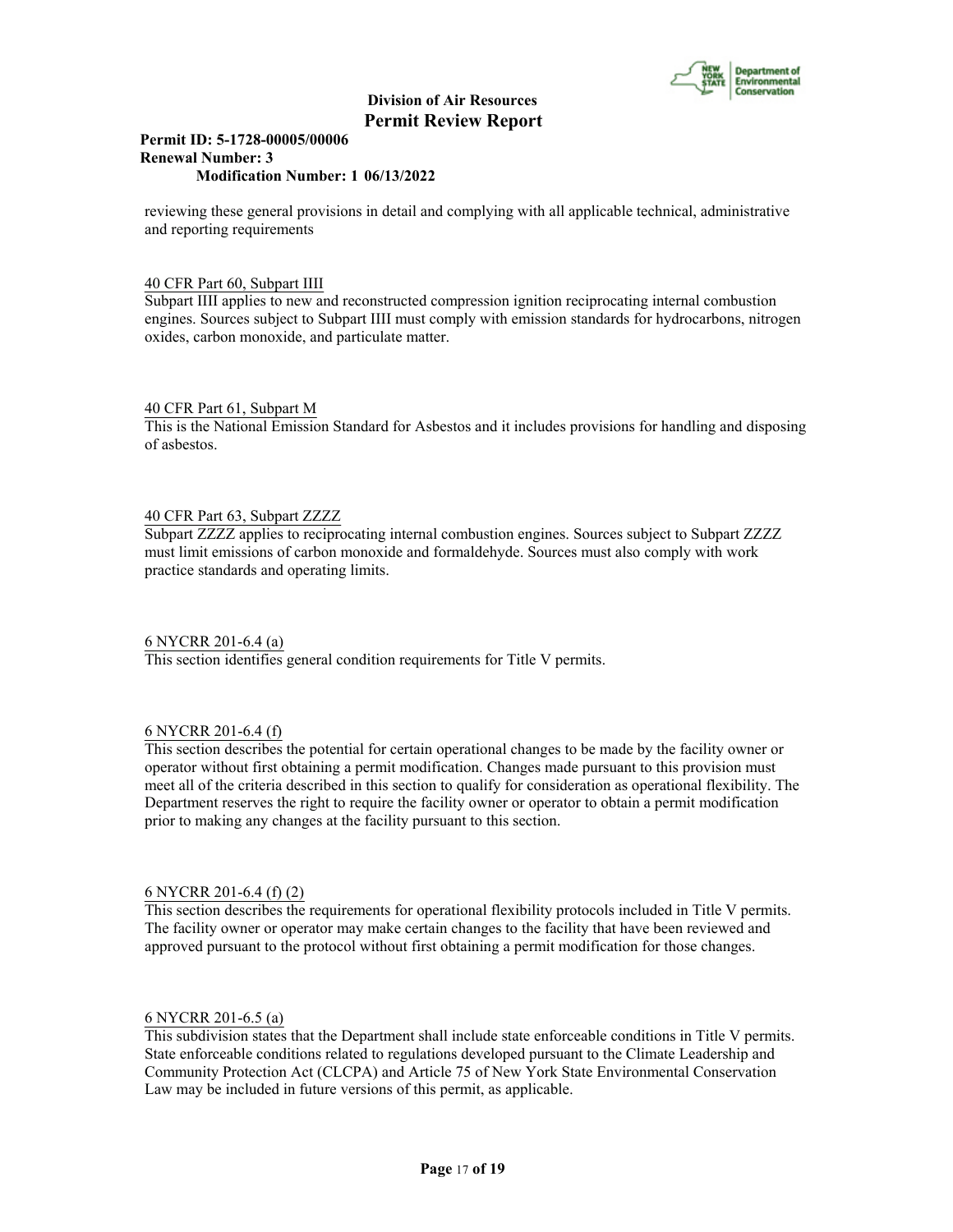

**Permit ID: 5-1728-00005/00006 Renewal Number: 3 Modification Number: 1 06/13/2022**

#### 6 NYCRR 212-1.6 (a)

This provisions requires that the facility owner or operator not cause or allow emissions having an average opacity during any six consecutive minutes of 20 percent or greater from any process emission source or emission point, except for the emission of uncombined water.

#### 6 NYCRR 225-1.2 (d)

This subdivision sets the sulfur-in-fuel limitation for distillate oil fired emission sources throughout the State.

#### **Compliance Certification Summary of monitoring activities at FULTON COUNTY MUD RD SANITARY LANDFILL:**

| Location<br>Facility/EU/EP/Process/ES | Cond No. | <b>Type of Monitoring</b>                                          |
|---------------------------------------|----------|--------------------------------------------------------------------|
|                                       |          |                                                                    |
| <b>FACTLITY</b>                       | $1 - 13$ | record keeping/maintenance procedures                              |
| <b>FACTLITY</b>                       | $1 - 14$ | record keeping/maintenance procedures                              |
| FACTLITY                              | $1 - 15$ | record keeping/maintenance procedures                              |
| <b>FACTLITY</b>                       | $1 - 16$ | record keeping/maintenance procedures                              |
| <b>FACTLITY</b>                       | $1 - 17$ | record keeping/maintenance procedures                              |
| <b>FACTLITY</b>                       | $1 - 18$ | record keeping/maintenance procedures                              |
| FACTLITY                              | $1 - 20$ | record keeping/maintenance procedures                              |
| <b>FACTLITY</b>                       | $1 - 21$ | record keeping/maintenance procedures                              |
| FACTLITY                              | $1 - 22$ | record keeping/maintenance procedures                              |
| <b>FACTLITY</b>                       | $1 - 6$  | record keeping/maintenance procedures                              |
| FACTLITY                              | $1 - 1$  | record keeping/maintenance procedures                              |
| <b>FACTLITY</b>                       | $1 - 2$  | record keeping/maintenance procedures                              |
| <b>FACTLITY</b>                       | $1 - 8$  | record keeping/maintenance procedures                              |
| <b>FACTLITY</b>                       | $1 - 3$  | record keeping/maintenance procedures                              |
| <b>FACTLITY</b>                       | $1 - 9$  | monitoring of process or control device parameters<br>as surrogate |
| <b>FACTLITY</b>                       | $1 - 10$ | work practice involving specific operations                        |

----

#### **Basis for Monitoring**

The facility will also be subject to 40 CFR 63 Subpart AAAA "National Emission Standards for Hazardous Air Pollutants: Municipal Solid Waste Landfills". This rule primarily requires the landfill to comply with 40 CFR 60 Subpart XXX. In addition, the rule requires the landfill to follow the startup, shutdown and maintenance (SSM) provisions in 40 CFR 63 Subpart A and submit certain information on a semi-annual basis.

#### **40 CFR 60 Subpart XXX**

For the municpal olid waste landfill, significant monitoring becomes necessary when the estimated